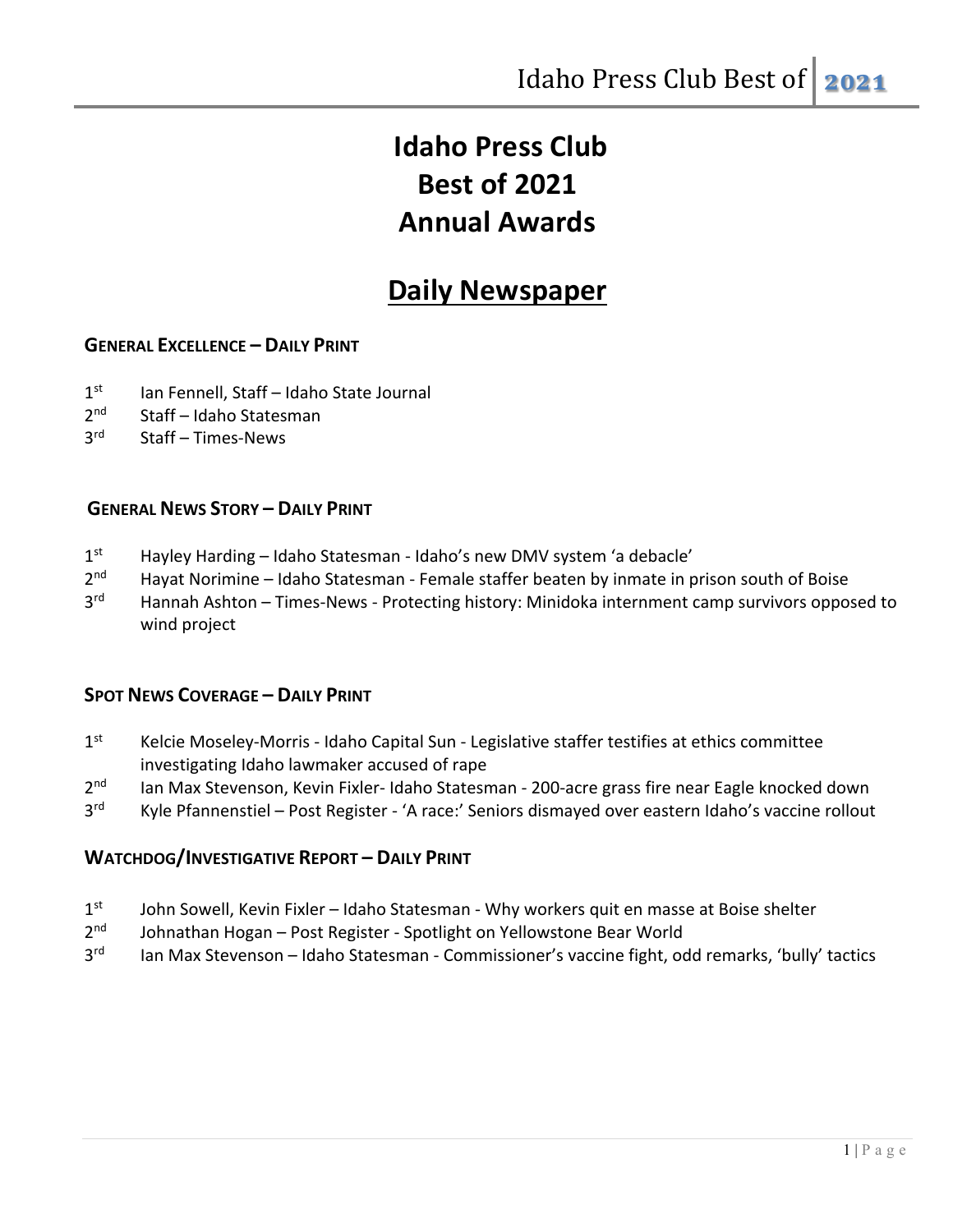## **SERIOUS FEATURE REPORT - DAILY PRINT**

- 1st Laurie Welch Times-News Triumphing over PTSD: Burley firefighter wins Firefighter of the Year award
- 2<sup>nd</sup> Kevin Fixler Idaho Statesman Afghan bomb expert safe in Boise
- 3<sup>rd</sup> Paul Schwedelson, Carolyn Komatsoulis The Idaho Press Meridian, Nampa at crossroads of housing growth

## **LIGHT FEATURE REPORT - DAILY PRINT**

- $1<sup>st</sup>$  Sally Krutzig Post Register Home Away From Home
- $2<sup>nd</sup>$  Joni Auden Land Idaho Statesman Men replaced lawns with fake grass. Neighbors threatened to sue
- 3<sup>rd</sup> Nicole Blanchard Idaho Statesman Lost dog is found 18 miles away

## **SERIES - DAILY PRINT**

- 1<sup>st</sup> Audrey Dutton Idaho Capital Sun Health misinformation in Idaho
- 2<sup>nd</sup> Alexandra Duggan The Idaho Press Treasure Valley Cold Cases: Krystyn Dunlap-Bosse
- 3<sup>rd</sup> Kelcie Moseley-Morris Idaho Capital Sun Social worker crisis in Idaho

## **OUTDOOR FEATURE – DAILY PRINT**

- $1<sup>st</sup>$  Scott McIntosh Idaho Statesman Eight days on the Snake
- 2<sup>nd</sup> Ian Max Stevenson, Nicole Blanchard Idaho Statesman After criticism, Boise Marathon vows changes
- 3<sup>rd</sup> Clark Corbin Idaho Capital Sun Are we loving Idaho's nature to death? Why some have hope for outdoors with record use

## **SPORTS NEWS COVERAGE – DAILY PRINT**

- $1<sup>st</sup>$  Greg Woods Post Register The complicated legacy of Larry Wilson at Rigby
- $2<sup>nd</sup>$  Pat Sutphin Times-News Referee shortage forces conference reschedule
- 3<sup>rd</sup> B.J. Rains The Idaho Press Coach has new fan after call to family whose house burned down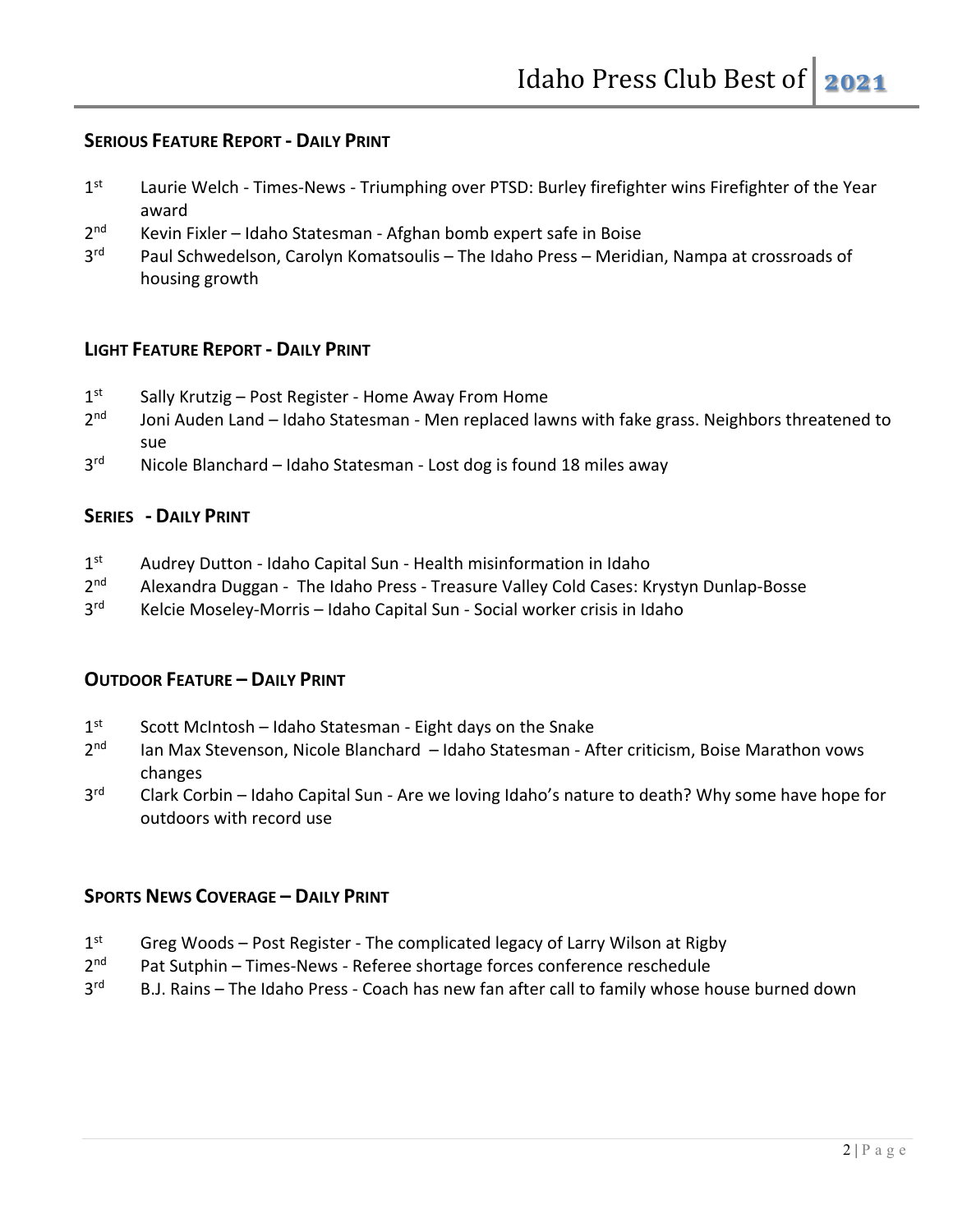## **SPORTS FEATURE STORY – DAILY PRINT**

- $1<sup>st</sup>$  Rachel Roberts Idaho Statesman Loville takes stand against racism by taking a knee
- 2<sup>nd</sup> Pat Sutphin Times-News Original champions: In 1971, the Jerome Tigers changed high school football forever
- 3<sup>rd</sup> Michael Lycklama Idaho Statesman He was born with one hand. Now he's Skyview's ace pitcher

## **SPORTS PREP STORY – DAILY PRINT**

- 1st Greg Woods Post Register West Jefferson's Jordyn Torgerson is ready to make her late father proud
- 2<sup>nd</sup> Michael Lycklama Idaho Statesman 'It was just stupid nuts.' Weiser football wins state title
- 3<sup>rd</sup> Greg Woods Post Register 'He just found what he loved': The story of Thunder Ridge senior Dutch Driggs and his impossibly fast climb in the gaming world

### **GENERAL COLUMN – DAILY PRINT**

- 1<sup>st</sup> William Brock Moscow-Pullman Daily News You're kidding, right? This is a 'well-regulated militia?'; The GOP's moral decline has been sad to witness; The far right's hypocrisy over 'my body, my choice'
- $2<sup>nd</sup>$  Christina Lords Idaho Capital Sun We've put a lot of work into building relationships in Afghanistan and we can't stop now; Idaho families are still and will always be suffering because of COVID, mine is one; That's not who we are, Idaho, might be exactly who we are – for now
- 3<sup>rd</sup> Jade Stellmon Moscow-Pullman Daily News Breaking up, Potato Head, Rigby shooting

## **SPECIALTY COLUMN – DAILY PRINT**

- 1<sup>st</sup> Kevin Richert Idaho EdNews Education Analysis by Kevin Richert
- $2<sup>nd</sup>$  Betsy Z. Russell The Idaho Press Eye on Boise
- 3rd Michael Lycklama Idaho Statesman Idaho high school sports

## **EDITORIAL – DAILY PRINT**

- $1<sup>st</sup>$  Scott McIntosh Idaho Statesman Idaho's Republican legislators: Woman's place is in the home
- $2<sup>nd</sup>$  Scott McIntosh Idaho Statesman Boise State has workplace liability with professor
- 3<sup>rd</sup> Bryan Clark Post Register Court Should Reopen Dripps Allocution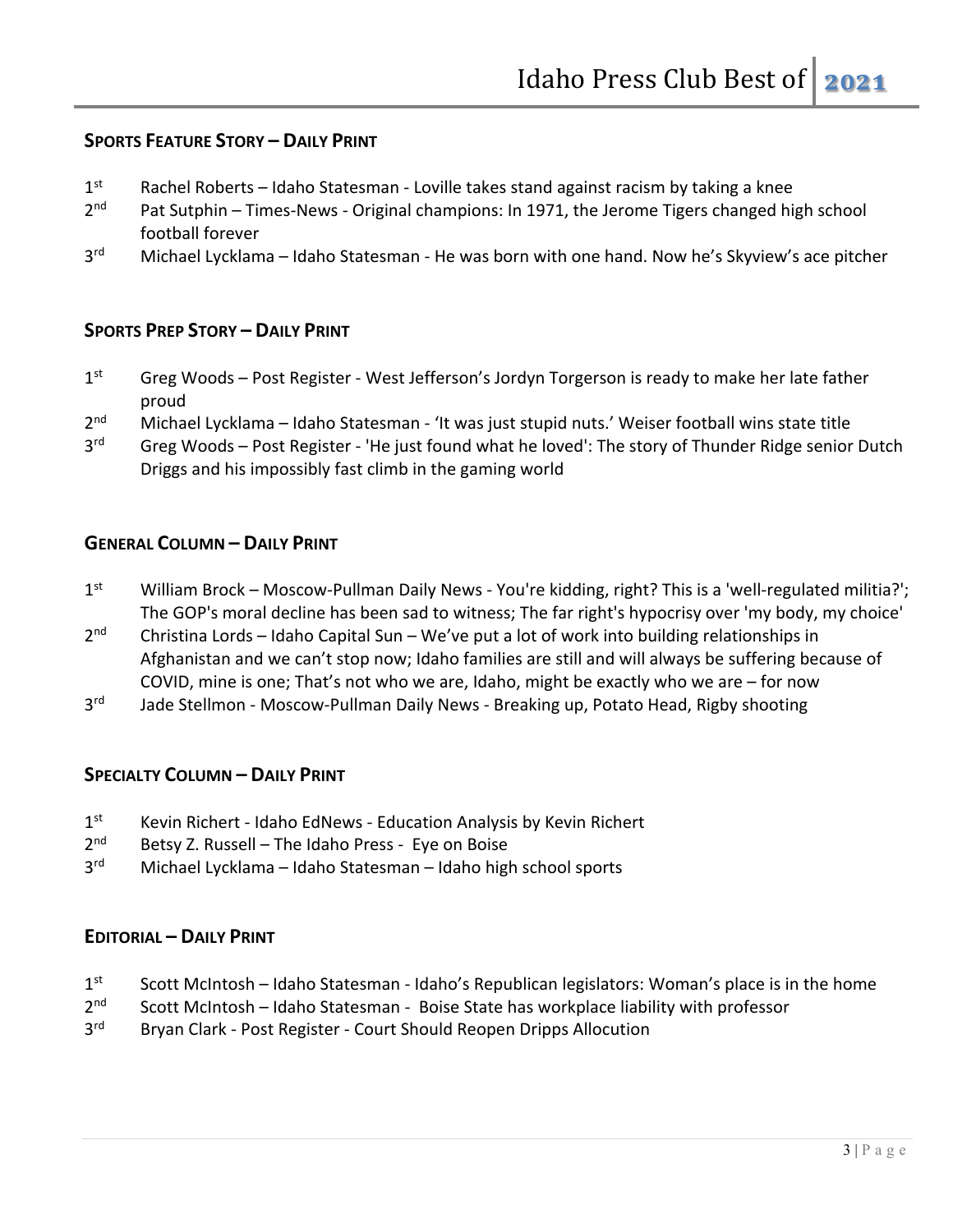## **OPINION – DAILY PRINT**

- 1<sup>st</sup> Jade Stellmon Moscow-Pullman Daily News Time to eradicate Idaho's most dangerous infestation
- $2<sup>nd</sup>$  Terry Ryan Bluum Cancel culture versus parent choice
- 3<sup>rd</sup> Dale Courtney Moscow-Pullman Daily News Without Shared Values, the States Need to Rise Up

#### **HEADLINES – DAILY PRINT - NO ENTRIES**

#### **PAGE DESIGN - DAILY PRINT - NO ENTRIES**

#### **GRAPHICS – DAILY PRINT**

1<sup>st</sup> Jon Sisk - Idaho EdNews - Approach to School Mental Health is Scattered

#### **ARTS / ENTERTAINMENT REPORT – DAILY PRINT**

- 1<sup>st</sup> Laurie Welch Times-News Haunted Mansions of Albion: Calling a cast of ghouls
- $2<sup>nd</sup>$  Dana Oland Idaho Statesman Doerr is flying high with 'Cloud Cuckoo Land'<br> $3<sup>rd</sup>$  Michael Deeds Idaho Statesman 'Harassed' by aggressive customers
- Michael Deeds Idaho Statesman 'Harassed' by aggressive customers

#### **POLITICAL REPORT – DAILY PRINT**

- 1<sup>st</sup> Clark Corbin Idaho Capital Sun 30 U.S. states now considering version of Idaho's transgender athlete bill
- $2<sup>nd</sup>$  Betsy Z. Russell The Idaho Press Growth, politics and budget caps pose conundrum for small Idaho city
- 3<sup>rd</sup> Hayat Norimine Idaho Statesman Medical marijuana activists fight uphill battle

#### **ELECTIONS REPORT – DAILY PRINT**

- 1st Blake Jones Idaho EdNews Much of School Board Candidate Fundraising Went Public After the Election
- 2<sup>nd</sup> Kelcie Moseley-Morris Idaho Capital Sun Where's the money coming from in Idaho's statewide races?
- 3<sup>rd</sup> Rachel Spacek Idaho Statesman Why were Meridian's City Council elections so close?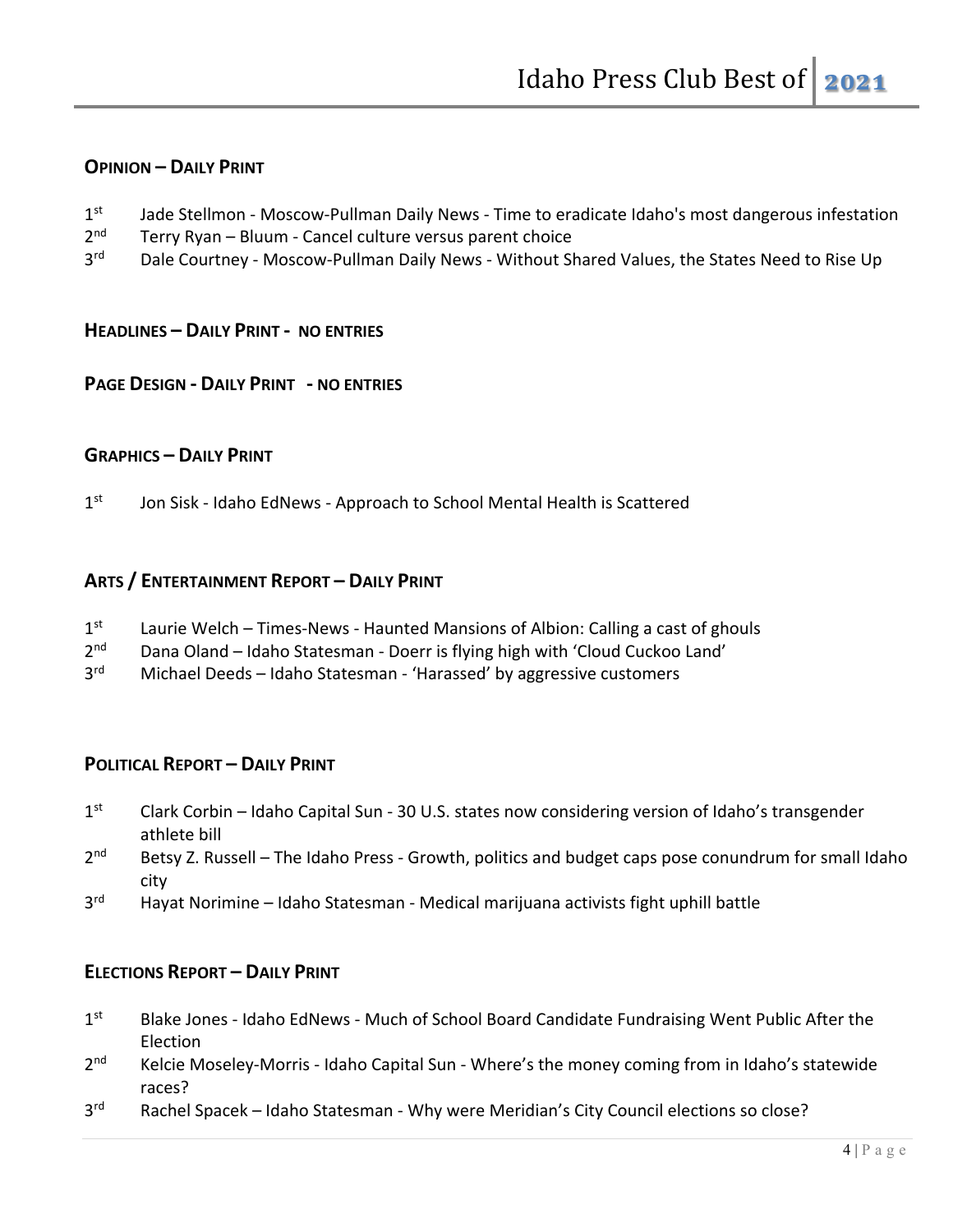## **PANDEMIC REPORT – DAILY PRINT**

- 1<sup>st</sup> Audrey Dutton Idaho Statesman Idahoans describe long COVID
- 2<sup>nd</sup> Audrey Dutton Idaho Capital Sun Inside an Idaho hospital on Thursday, a 'slower rolling' mass casualty event
- 3<sup>rd</sup> Kyle Pfannenstiel Post Register Idaho won't disclose vaccination rates in long-term care facilities

### **EDUCATION REPORT– DAILY PRINT**

- 1st Sami Edge Idaho EdNews Challenges for Homeless Students Intensified by Idaho Housing Boom and COVID
- 2<sup>nd</sup> Audrey Dutton Idaho Capital Sun 16,000 school-aged kids in Idaho caught COVID-19. That's not what school reports said.
- 3<sup>rd</sup> Becca Savransky Idaho Statesman Idaho parents push for resources for dyslexic children

#### **BUSINESS REPORT – DAILY PRINT**

- $1<sup>st</sup>$  Paul Schwedelson Idaho Statesman Should growth pay for itself?
- 2<sup>nd</sup> Audrey Dutton Idaho Capital Sun Idaho overpaid road builders millions for shoddy work. State says it won't happen anymore.
- 3<sup>rd</sup> Hayat Norimine, Kevin Fixler Idaho Statesman Idaho evictions rise as moratorium ends

#### **AGRICULTURE REPORT - DAILY PRINT**

- 1<sup>st</sup> John O'Connell Idaho State Journal Cattle Conundrum
- $2<sup>nd</sup>$  Rachel Spacek Idaho Statesman Former labor camp residents remember their community
- 3<sup>rd</sup> Hannah Ashton Times-News Collars for cows: How technology is changing Magic Valley farming

#### **CRIME / COURTS REPORT – DAILY PRINT**

- $1<sup>st</sup>$  Rebecca Boone The Associated Press Strange case of 2 missing kids takes grim turn
- 2<sup>nd</sup> Kevin Fixler, Jacob Scholl Idaho Statesman Idaho death row inmate gets rare clemency hearing
- 3<sup>rd</sup> Ian Max Stevenson Idaho Statesman Boise family tries to move on from stabbing rampage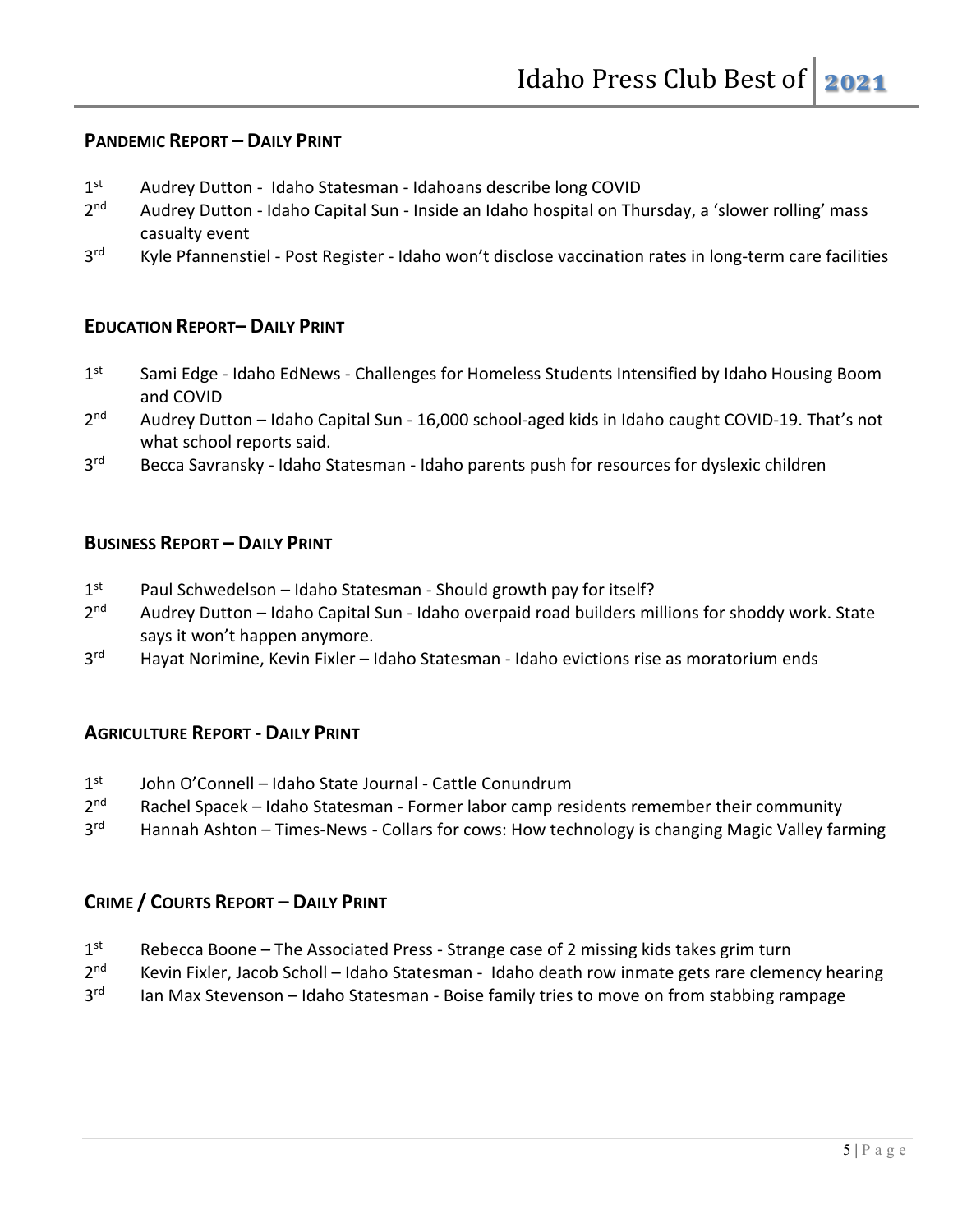## **RELIGION REPORT – DAILY PRINT**

- 1<sup>st</sup> Rett Nelson EastIdahoNews.com Finding faith as an addict
- 2<sup>nd</sup> Sally Krutzig Idaho Statesman Remember Robert E. Lee window? A new figure replaced him
- 3<sup>rd</sup> Ian Max Stevenson Idaho Statesman LDS bishop removed, faces charges

#### **ENVIRONMENT REPORT – DAILY PRINT**

- $1<sup>st</sup>$  Nicole Blanchard Idaho Statesman Boise growth reaches areas at extreme wildfire risk
- 2<sup>nd</sup> Nicole Blanchard Idaho Statesman Idaho family wants airstrip in Sawtooths. Neighbors don't
- 3<sup>rd</sup> John O'Connell Idaho State Journal Rising nitrate levels threatening Pocatello well

#### **HEALTH/MEDICAL REPORT – DAILY PRINT**

- 1st Sami Edge Idaho EdNews Given A Second Chance, Idaho Teen Vows to Help Others
- $2^{nd}$  Audrey Dutton Idaho Capital Sun 'The overall trend is bad': This is what COVID-19 is doing to Idaho hospitals
- 3<sup>rd</sup> Sami Edge Idaho EdNews Idaho's Approach to Mental Health Was Already Scattered. Then COVID Hit.

#### **SPECIAL SECTION- DAILY PRINT**

- 1<sup>st</sup> Greg Lee, B.J. Rains, John Wustrow, Mike Prater, Stefan Wiebe, Jordan Kaye The Idaho Press 2021 Football Preview
- 2nd Staff Times-News 2021 Adventure Guide
- 3<sup>rd</sup> Teddy Feinberg, Matt Davison, John Cox The Idaho Press Treasure Valley's Top Workplaces of 2021

#### **ROOKIE OF THE YEAR – DAILY PRINT**

- $1<sup>st</sup>$  Ian Max Stevenson Idaho Statesman
- $2<sup>nd</sup>$  Hannah Ashton Times- News
- 3<sup>rd</sup> Alexandra Duggan The Idaho Press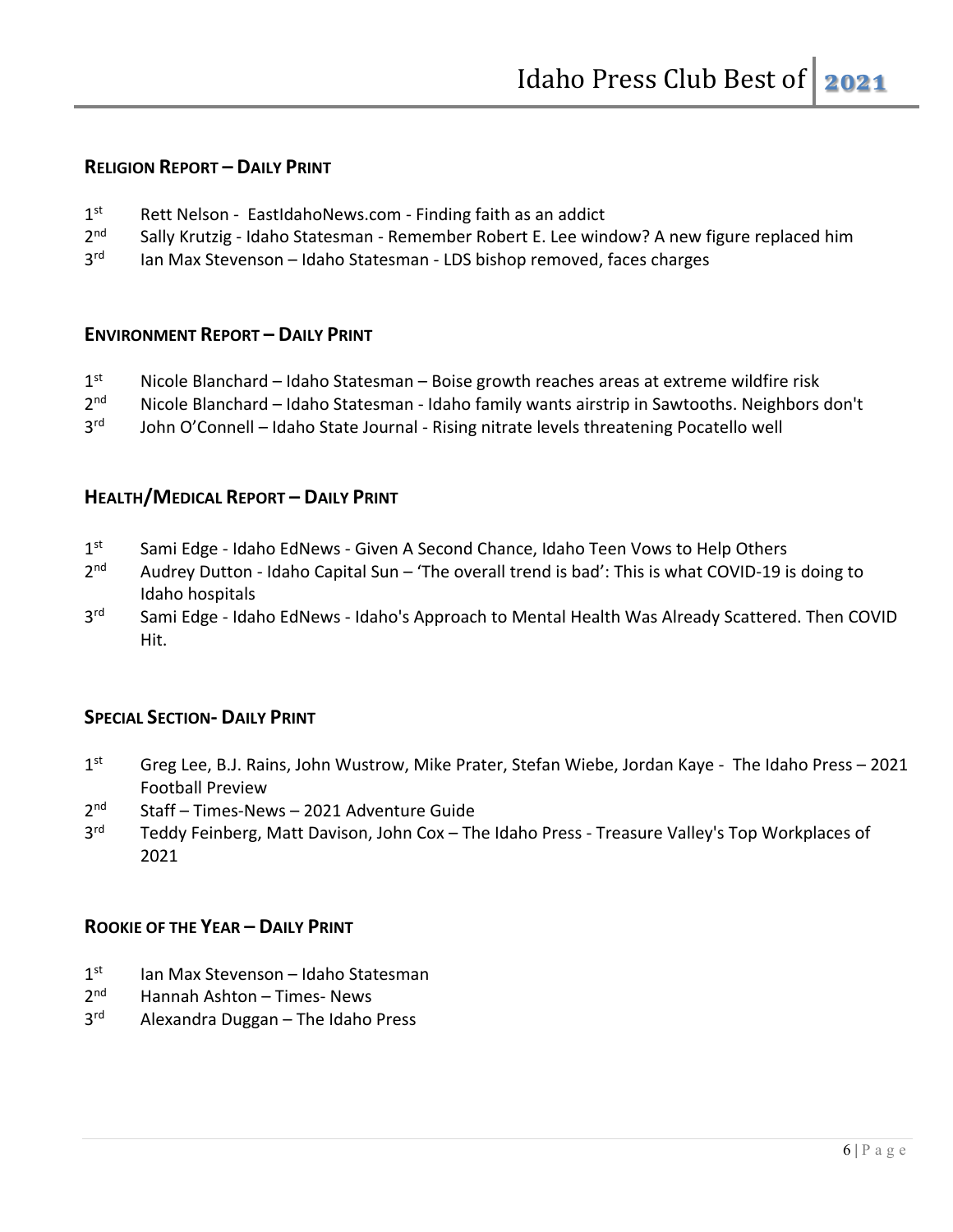## **Weekly Newspaper**

### **GENERAL EXCELLENCE – WEEKLY PRINT**

- $1<sup>st</sup>$  Staff Sandpoint Reader
- 2<sup>nd</sup> Jeanne Huff & Staff Boise Weekly
- 3<sup>rd</sup> Staff Intermountain Farm & Ranch

#### **GENERAL NEWS STORY – WEEKLY PRINT**

- 1<sup>st</sup> Greg Foley Idaho Mountain Express Involved parties quiet on future of infamous Ketchum 'hole'
- 2<sup>nd</sup> Zach Hagadone Sandpoint Reader Two Fourths equal a whole lot of trouble: How did the 2021 Fourth of July parade become a hearsay showdown?
- 3<sup>rd</sup> Emily Jones Idaho Mountain Express Spate of South-Valley Crashes Prompts Safety Concerns

#### **SPOT NEWS COVERAGE – WEEKLY PRINT**

- $1<sup>st</sup>$  Mark Dee Idaho Mountain Express Blaine schools to require masks
- 2<sup>nd</sup> Tracy Bringhurst Boise Weekly Boise VA Medical Center Rents Portable Morgue
- 3<sup>rd</sup> Catie Clark Idaho Business Review Mine To Be: Forest Service approves Kilgore plan

#### **WATCHDOG/ INVESTIGATIVE REPORT – WEEKLY PRINT**

- $1<sup>st</sup>$  Catie Clark Idaho Business Review Welcome to Urban Idaho: When rural isn't rural, it can hurt health care
- 2<sup>nd</sup> Emily Jones Idaho Mountain Express In Mackay, Mine Redevelopment Puts a Small Town at a **Crossroads**
- 3<sup>rd</sup> Max Silverson The Star-News Valley County Software Glitch Puts Personal Information on Website

#### **SERIOUS FEATURE REPORT – WEEKLY PRINT**

- $1<sup>st</sup>$  Lyndsie Kiebert-Carey Sandpoint Reader The great divide: As Bonner County grapples with development, a movement grows to put land use code under the microscope and rural integrity at the forefront
- 2<sup>nd</sup> Tracy Bringhurst Boise Weekly "Facts Over Faith: Horns and Halos"
- 3<sup>rd</sup> Emily Jones Idaho Mountain Express For Sheep Dogs, a New 'Leash' on Life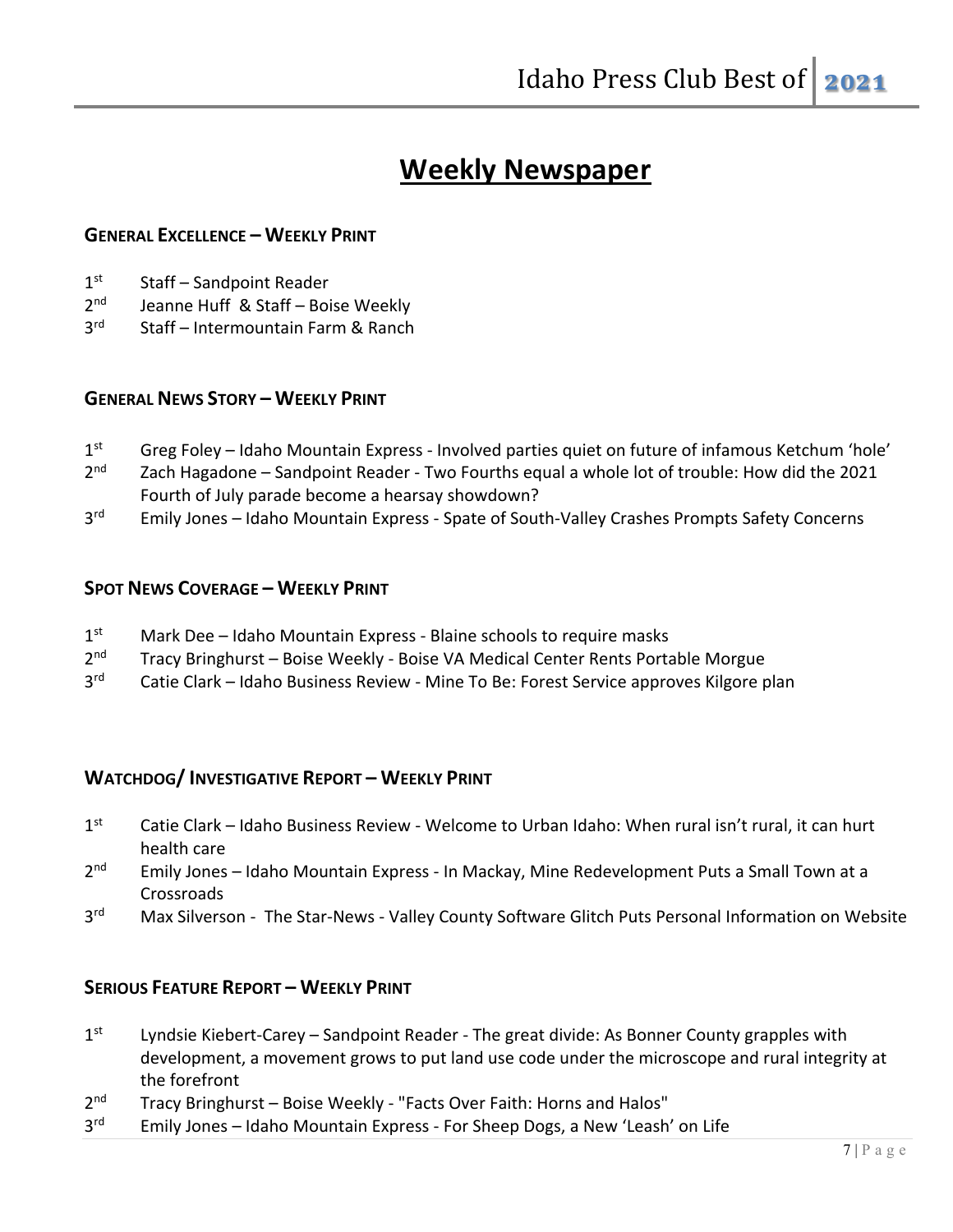## **LIGHT FEATURE REPORT – WEEKLY PRINT**

- $1<sup>st</sup>$  Tony Evans Idaho Mountain Express 'Mine spotter' focuses on hidden underground history
- 2<sup>nd</sup> Max Silverson The Star-News Close of a Long and Distinguished Career
- 3<sup>rd</sup> Tracy Bringhurst Boise Weekly "The Stahl House: Case Study No. 22"

#### **SERIES – WEEKLY PRINT**

- 1<sup>st</sup> Emily Jones Idaho Mountain Express A Year in the Crosshairs: Tracking Wolf Legislation in Idaho
- 2<sup>nd</sup> Emily Jones Idaho Mountain Express Water Wars in South-Central Idaho
- 3rd Catie Clark Idaho Business Review Six-Part Lake Coeur d'Alene Series

#### **OUTDOOR FEATURE – WEEKLY PRINT**

- $1<sup>st</sup>$  Emily Jones Idaho Mountain Express 'A Daytime Nightmare'
- $2<sup>nd</sup>$  Emily Jones Idaho Mountain Express Stewards of the Sky
- 3<sup>rd</sup> Max Silverson The Star-News Retriever Dog Tests Are a "Team Sport"

## **SPORTS FEATURE STORY – WEEKLY PRINT**

- 1st Jon Mentzer Idaho Mountain Express Prep Spotlight: Breaking records with Kylie Wood--Carey's hot-shooting senior shows the valley how to ball
- 2nd Jon Mentzer Idaho Mountain Express As Big as They Come--Griffin Post wins 2020 Express Athlete of the Year
- 3rd Jon Mentzer Idaho Mountain Express Prep Spotlight Breaking New Boundaries--The Solace of Soccer--How the beautiful game gave senior Isaac Esparza purpose

## **SPORTS PREP STORY**

- 1<sup>st</sup> Connor Shea Teton Valley News Hockey Seniors Play Through Program
- 2<sup>nd</sup> Jon Mentzer Idaho Mountain Express Running like there's no tomorrow--The Carey boys track and field team are IHSAA 1A champions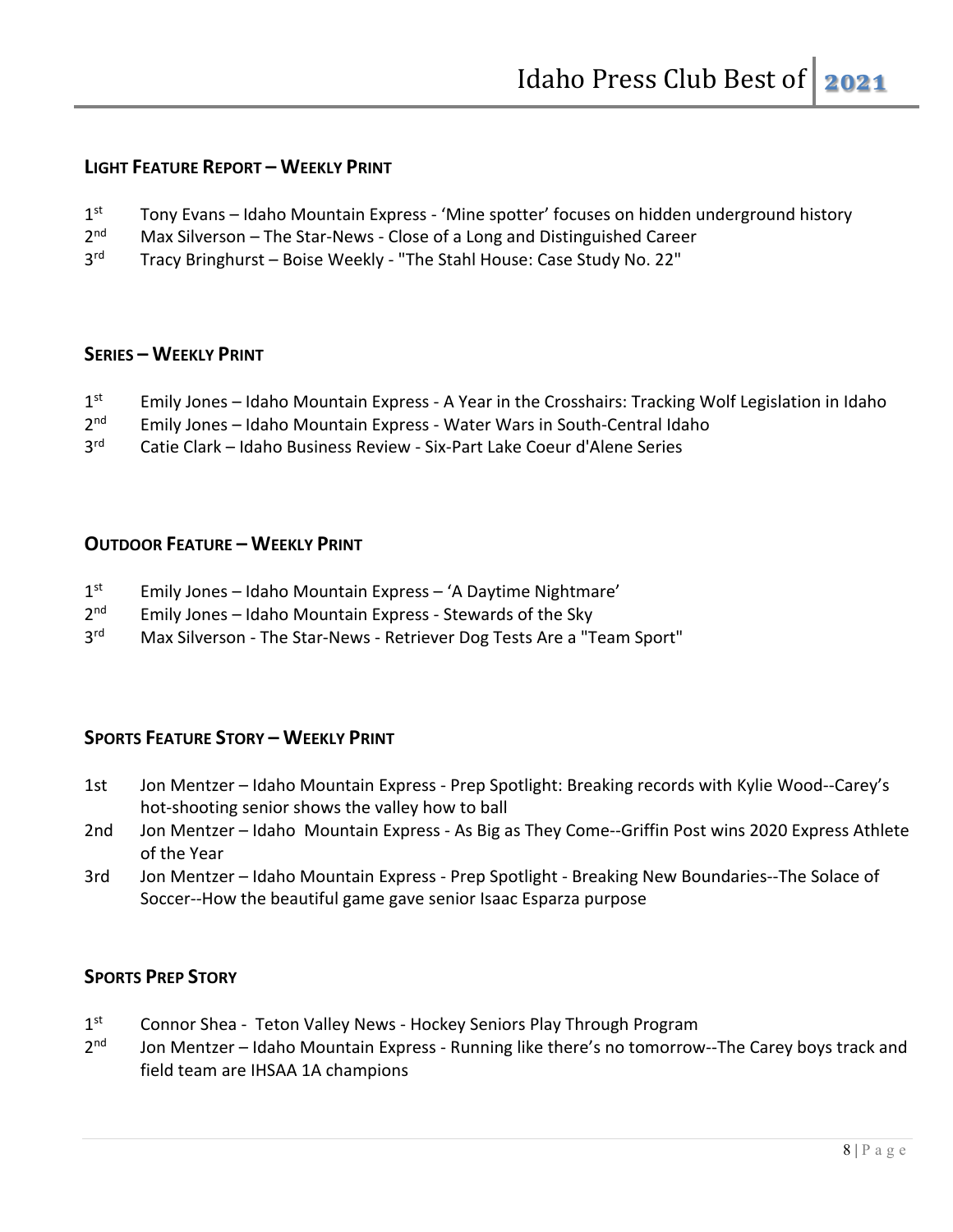### **GENERAL COLUMN – WEEKLY PRINT**

- $1<sup>st</sup>$  Tara Roberts The Inlander A Shot in the Arm; A Mother Knows; Send the Rich Away
- 2<sup>nd</sup> Jeanne Huff Boise Weekly –Note; I don't like Mondays; Hello, is anybody there
- 3<sup>rd</sup> Chris Melville Idaho Mountain Express The Melville Minute: Back in the car again; Recalling calamities; Plenty to do, plenty to celebrate

## **SPECIALTY COLUMN – WEEKLY PRINT**

- $1<sup>st</sup>$  Tony Evans Idaho Mountain Express Valley People
- 2<sup>nd</sup> Mark Steele, Andrea Steele, Amanda Steele Caribou County Sun I'd Rather Be Fishing Idaho Humor

#### **EDITORIAL – WEEKLY PRINT**

- $1<sup>st</sup>$  Pam Morris Idaho Mountain Express Hot Enough? Scared Yet?
- $2<sup>nd</sup>$  Pam Morris Idaho Mountain Express Healing the Housing Beast
- 3<sup>rd</sup> Pam Morris Idaho Mountain Express Republicans abuse disabled legislator

#### **OPINION – WEEKLY PRINT**

- 1st Zach Hagadone Sandpoint Reader White flight from hard truth: Bill against 'critical race theory' is a dangerous relic of an 'outworn era'
- 2<sup>nd</sup> Greg Foley Idaho Mountain Express 2020: Lessons found amid cancer and COVID
- 3<sup>rd</sup> Catie Clark Idaho Business Review Is Idaho the new California?

#### **HEADLINES – WEEKLY PRINT**

- $1<sup>st</sup>$  Mark Dee Idaho Mountain Express Chairway to Heaven; Waxwing Poetic, Ad Hoc(key)
- 2<sup>nd</sup> Alx Stevens, Catie Clark, Sharon Fisher Idaho Business Review Adler Leases Darigold An Udderly Great Warehouse; Hot Air Over Massive Wind Farm; Meridian Residents Teed Off Over Golf Course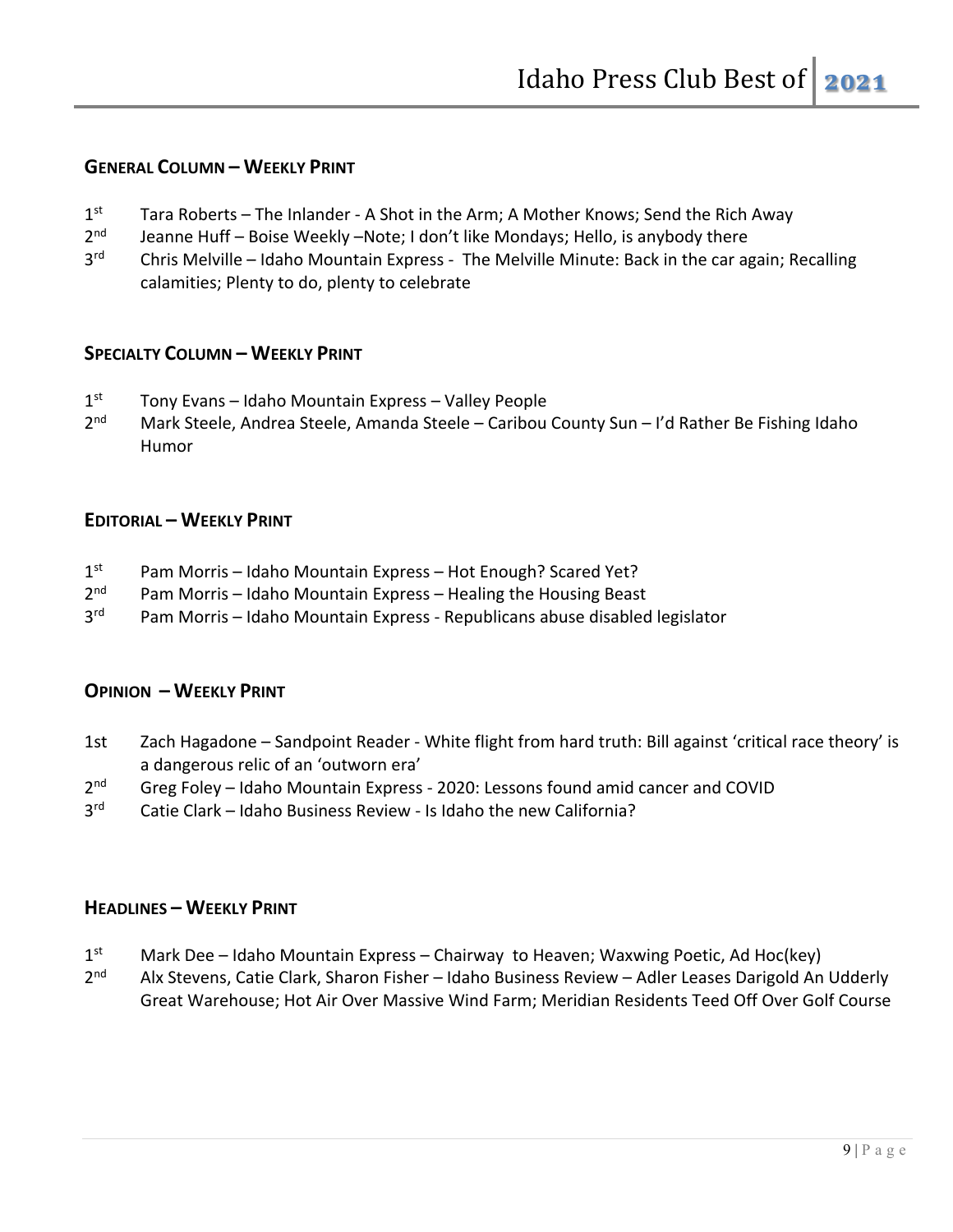#### **PAGE DESIGN - WEEKLY PRINT**

- $1<sup>st</sup>$  Tony Barriatua Idaho Mountain Express Summer
- $2<sup>nd</sup>$  Jason Jacobsen Boise Weekly Best of Boise
- 3<sup>rd</sup> Tony Barriatua Idaho Mountain Express Wagon Days

#### **GRAPHICS - WEEKLY PRINT**

 $1<sup>st</sup>$  Catie Clark – Idaho Business Review – Graphics by Editorial

## **ARTS / ENTERTAINMENT REPORT - WEEKLY PRINT**

- $1<sup>st</sup>$  Tony Evans Idaho Mountain Express Believe it or not, The Blue Flames are here to stay
- 2<sup>nd</sup> Tony Evans Idaho Mountain Express Paul Lazar brings 'Cage Shuffle,' a show like no other
- 3rd Emily Jones Idaho Mountain Express Pride-aho!

## **POLITICAL REPORT - WEEKLY PRINT**

- 1<sup>st</sup> Melissa Davlin Idaho Public TV Idaho Reports Blog The surprise factor sets McGeachin apart from 1987's Lt. Gov. Otter
- $2<sup>nd</sup>$  Zach Hagadone Sandpoint Reader 'Just pure chaos' Local, national observers weigh in on the Capitol 'insurrection' and how we can all get along in a post-Trump world
- 3<sup>rd</sup> Logan Finney Idaho Public TV Idaho Reports Blog Idaho Reports: Senate Moved Methodically On COVID Legislation

## **ELECTION REPORT – WEEKLY PRINT**

- 1st Lyndsie Kiebert-Carey Sandpoint Reader Vote recount affirms Bonner Co. Elections are legit: Idaho secretary of state officials deem 'My Pillow Guy's' claims of Idaho election fraud 'garbage'
- 2<sup>nd</sup> Emily Jones Idaho Mountain Express South County Voters Turn Down Bonds for Town Square, New Fire Station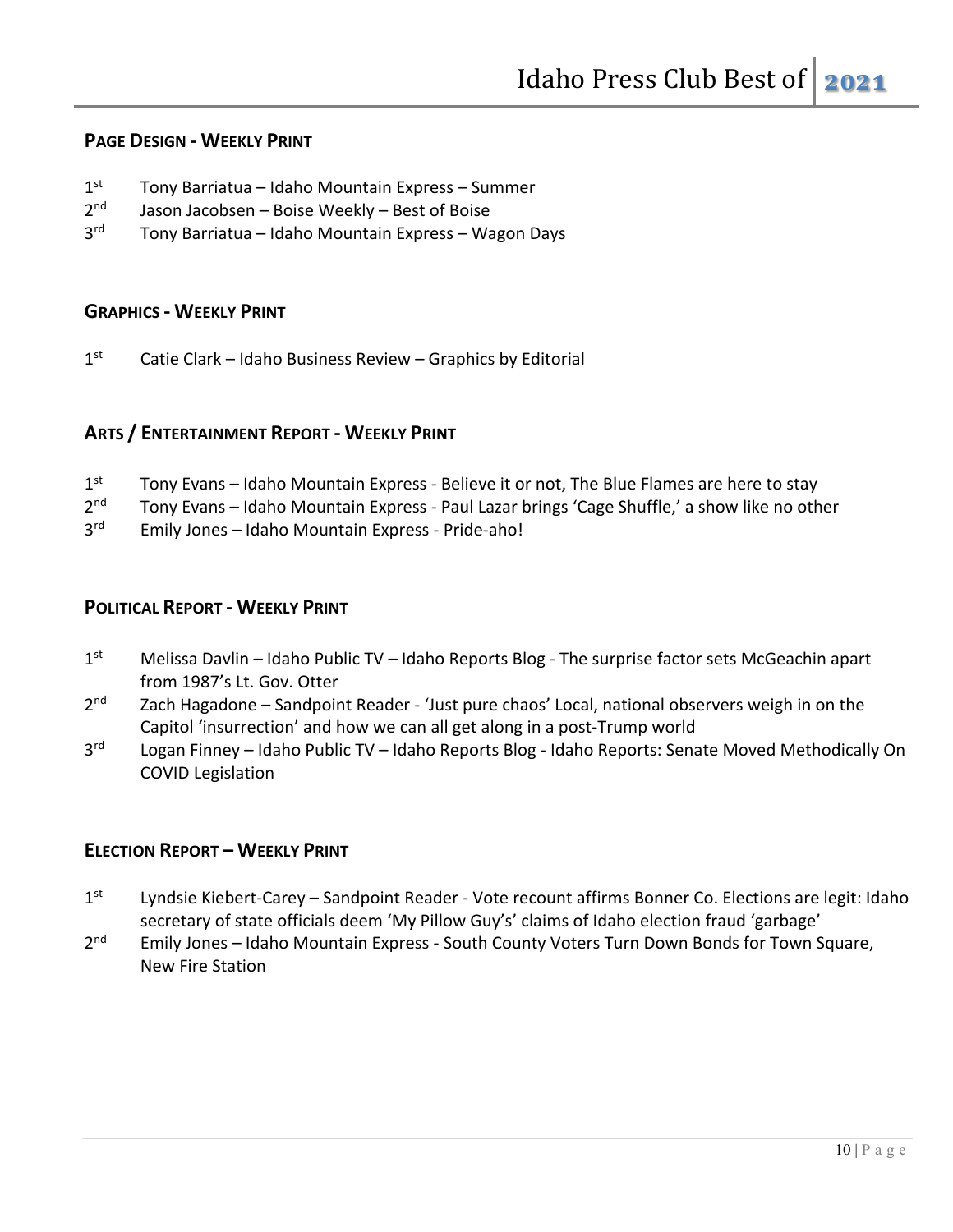## **PANDEMIC REPORT – WEEKLY PRINT**

- $1<sup>st</sup>$  Melissa Davlin Idaho Public Television Idaho Reports Blog Nampa toddler recovering after COVID nearly causes liver failure
- 2<sup>nd</sup> Catie Clark Idaho Business Review Delta COVID strain spreads, vaccination correlates to income
- 3<sup>rd</sup> Melissa Davlin Idaho Public Television Idaho Reports Blog Families struggle to find local care as Idaho hospitals hit crisis

#### **EDUCATION REPORT - WEEKLY PRINT**

1<sup>st</sup> Max Silverson – The Star-News - A Feeling I Cannot Put Into Words

#### **BUSINESS REPORT - WEEKLY PRINT**

- $1<sup>st</sup>$  Julia Tellman Teton Valley News Grumpy's Goat Shack is Gone
- 2<sup>nd</sup> Emily Jones Idaho Mountain Express A Workforce Snapshot: How the Pandemic Shaped the Labor Market in 2020-2021
- 3<sup>rd</sup> John O'Connell Intermountain Farm & Ranch Ag shippers eager to reap rewards of Pocatello intermodal facility

#### **AGRICULTURE REPORT - WEEKLY PRINT**

- 1<sup>st</sup> Emily Jones Idaho Mountain Express Amid Extreme Drought, Farmers Forced to Slash Crops
- 2<sup>nd</sup> Tony Evans Idaho Mountain Express Amid 'extreme drought,' Watermaster oversees summer distribution
- 3<sup>rd</sup> Emily Jones Idaho Mountain Express In Idaho, Sheep Ranchers Remain Dyed in the Wool

## **CRIME / COURTS REPORT - WEEKLY PRINT**

- 1st Lyndsie Kiebert-Carey, Zach Hagadone Sandpoint Reader Two for two: Judge rules in favor of city of Sandpoint and Festival in second gun suit
- 2<sup>nd</sup> Emily Jones Idaho Mountain Express Hailey Asks Federal Judge to Toss Lawsuit From Anti-Mask Group
- 3<sup>rd</sup> Emily Jones Idaho Mountain Express Report: Despite Low Violent Crime Rate, Blaine Tops State in DUIs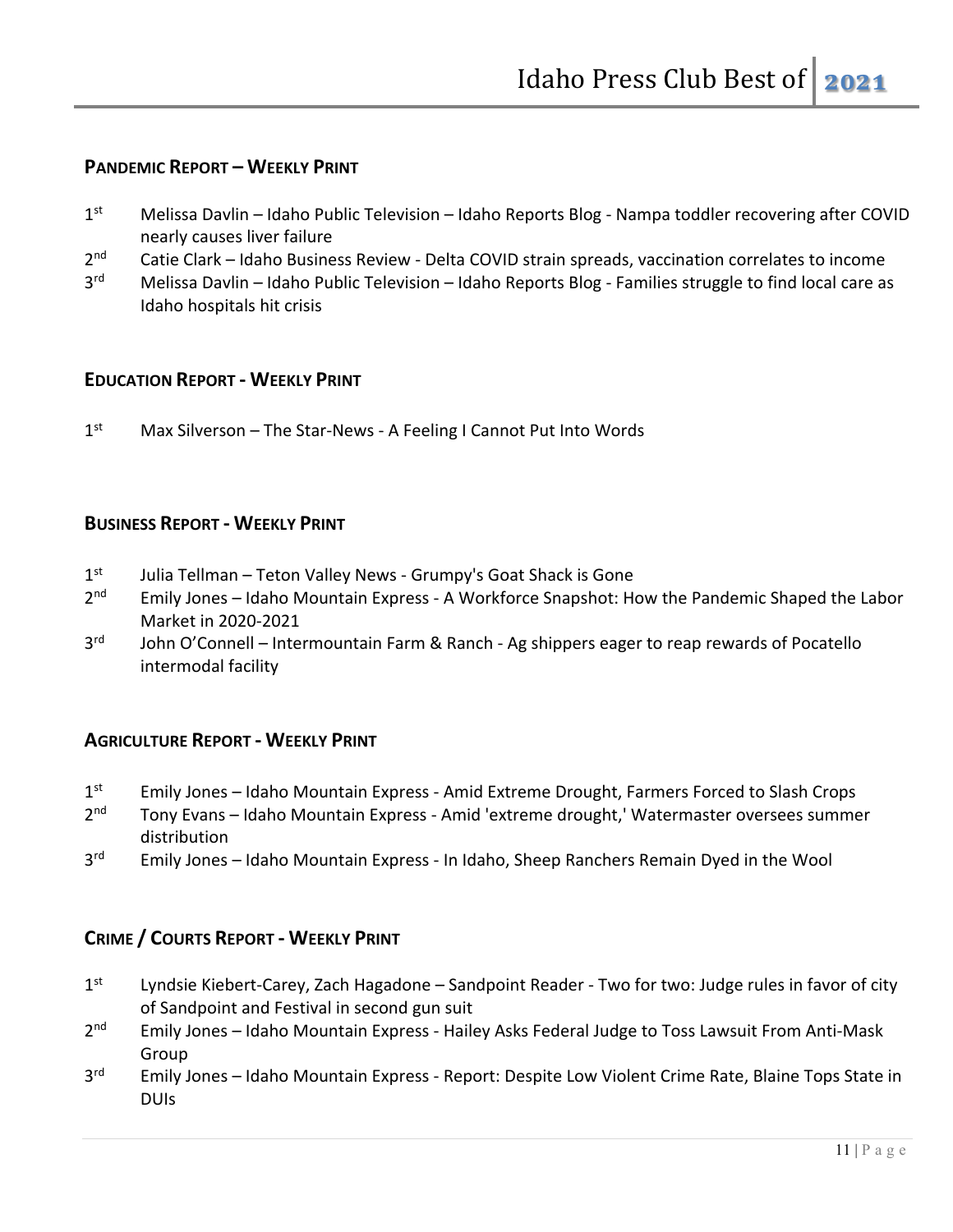## **RELIGION REPORT - WEEKLY PRINT**

- 1st Tony Evans Idaho Mountain Express Rev. Ronald Wekerle returns to Idaho after service in Latin America and Rome
- 2<sup>nd</sup> Tony Evans Idaho Mountain Express Indigenous groups call for salmon protection and treaty ratification at Shoshone Falls

### **ENVIRONMENT REPORT - WEEKLY PRINT**

- $1<sup>st</sup>$  Emily Jones Idaho Mountain Express Wolves lost endangered species protection this year. Idaho may offer a glimpse of what's ahead for them nationwide.
- 2<sup>nd</sup> Lyndsie Kiebert-Carey Sandpoint Reader International currents: Transboundary selenium pollution has the potential to damage Kootenai River fish populations — but there's an effort to get ahead of it
- 3<sup>rd</sup> Tony Evans Idaho Mountain Express Big Wood Fish Survey yields surprises

#### **HEALTH/MEDICAL REPORT - WEEKLY PRINT**

- $1<sup>st</sup>$  Tony Evans Idaho Mountain Express In home care providers are in short supply for elderly
- 2<sup>nd</sup> Catie Clark Idaho Business Review New lifesaving software tool another Idaho first
- 3<sup>rd</sup> Greg Foley Idaho Mountain Express Flu cases are down amid COVID pandemic

#### **SPECIAL SECTION - WEEKLY PRINT**

- $1<sup>st</sup>$  Staff Idaho Mountain Express Wagon Days
- $2<sup>nd</sup>$  Staff Idaho Mountain Express Best of the Valley
- 3rd Jeanne Huff Boise Weekly Annual Manual

## **ROOKIE OF THE YEAR - WEEKLY PRINT**

- $1<sup>st</sup>$  Connor Shea Teton Valley News
- 2<sup>nd</sup> Tracy Bringhurst Boise Weekly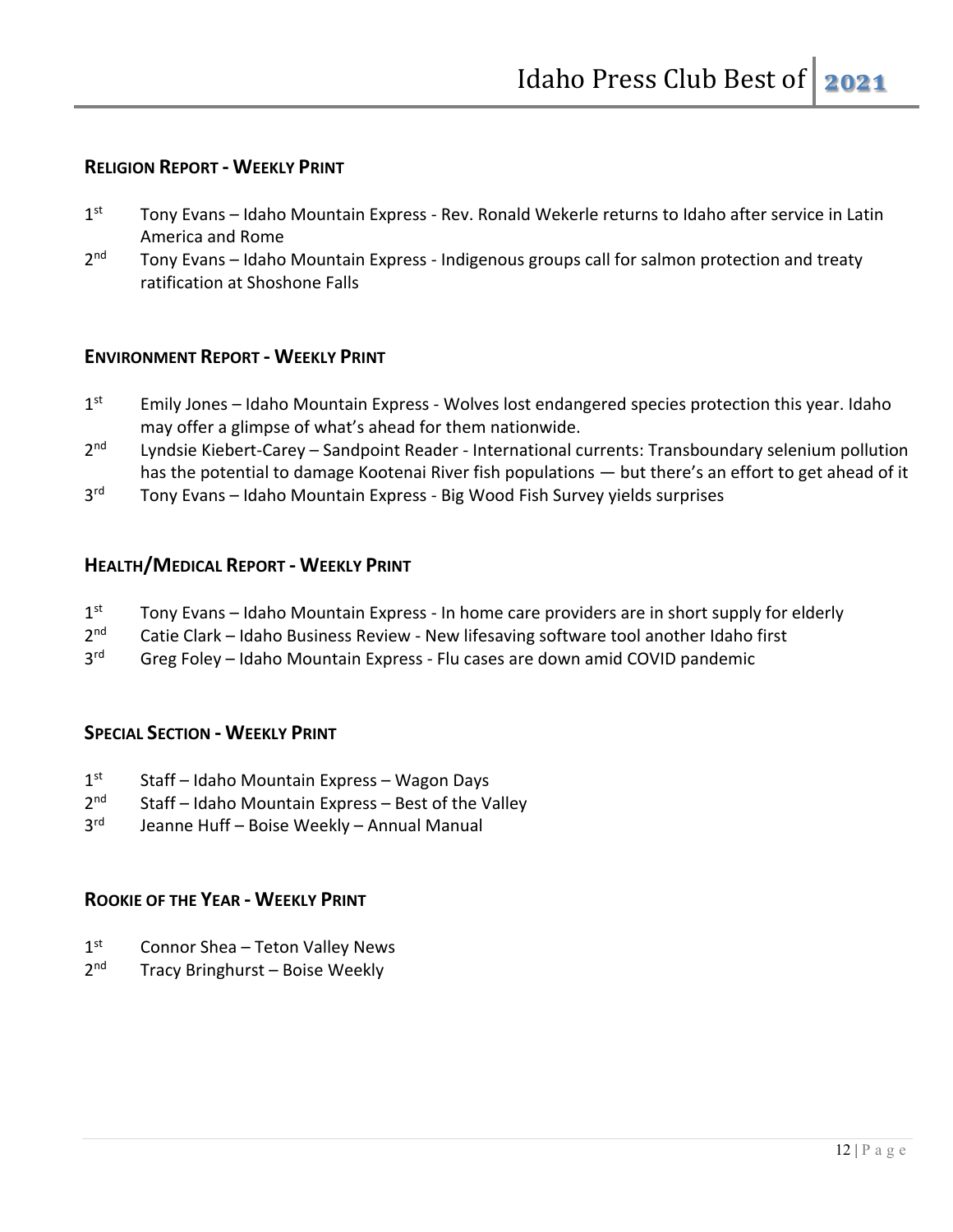## **Periodical**

#### **GENERAL EXCELLENCE - PERIODICAL**

- 1<sup>st</sup> Brianna Finnegan, Blot Staff University of Idaho The Nature Issue
- 2<sup>nd</sup> Marc Deglinnocenti ROV Planet Deep Trekker Treks Into Tech
- 3rd Danae Lenz East Idaho Business Journal

### **PERIODICAL WRITING – SERIOUS FEATURE**

- $1<sup>st</sup>$  Brianna Finnegan Blot University of Idaho Paving the way for future female athletes
- 2<sup>nd</sup> Danae Lenz East Idaho Business Journal Longtime Pocatello artist takes big risk, finds big success
- 3<sup>rd</sup> Bailey Brockett Blot University of Idaho The Past, Present and Future of Social Media

### **PERIODICAL WRITING – LIGHT FEATURE**

- 1<sup>st</sup> Danae Lenz East Idaho Business Journal Bannock County couple winds down more than fourdecade career at Blackrock Forge
- 2<sup>nd</sup> Abby Fackler Blot University of Idaho Roller Derby: Palouse Edition
- 3<sup>rd</sup> Catie Clark Idaho Business Review Traditional Idaho Flavors Go Well Beyond the Potato

## **PERIODICAL COVER**

- 1<sup>st</sup> Blot Staff Blot University of Idaho Nature Issue Cover
- $2<sup>nd</sup>$  Jim Hadley Idaho Public Television Channels: Salmon Reckoning
- 3<sup>rd</sup> Danae Lenz East Idaho Business Journal April 2021 East Idaho Business Journal cover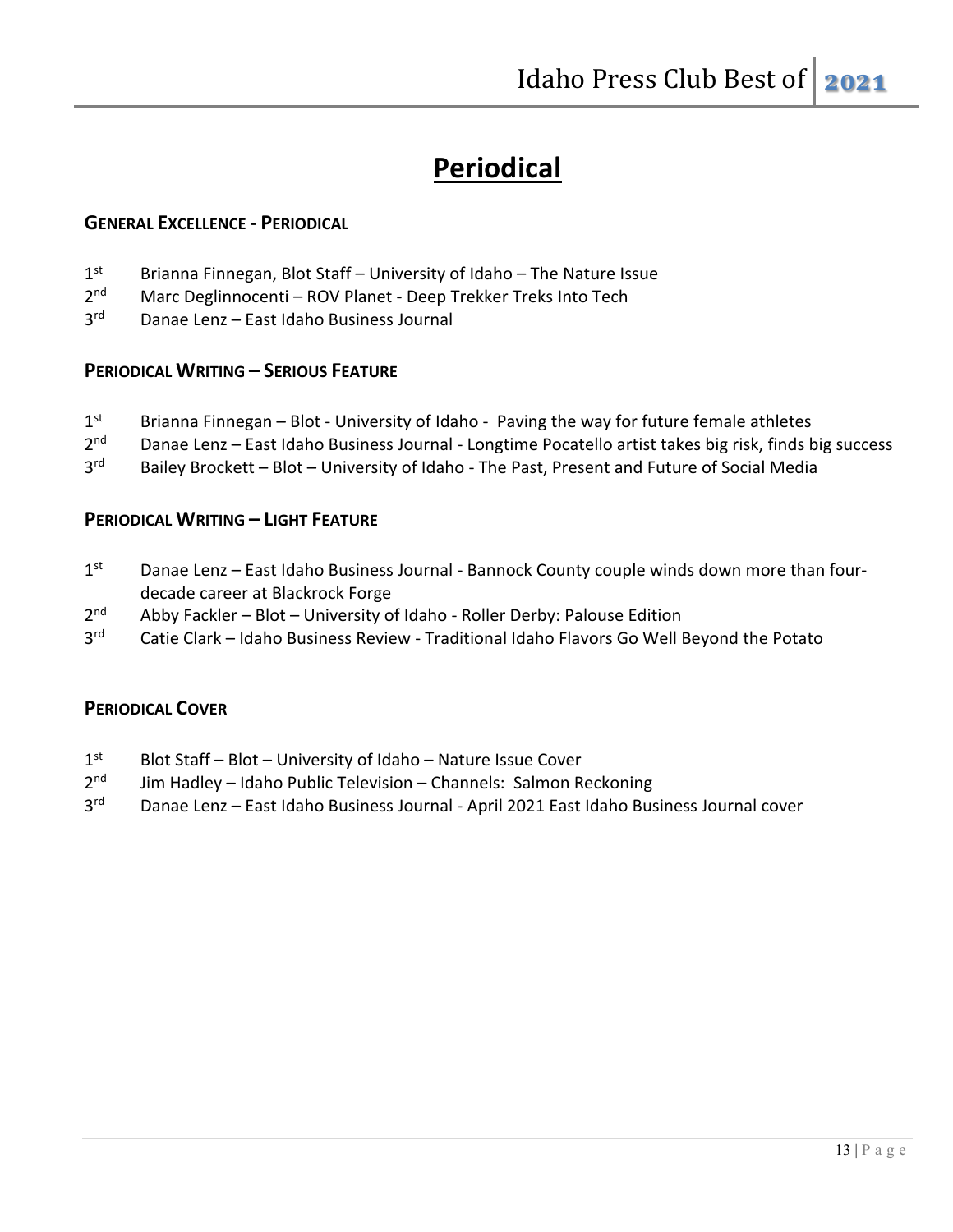# **Television**

## **GENERAL EXCELLENCE – TV**

#### **Division A**

1<sup>st</sup> KTVB 2nd KBOI 3rd KIVI

#### **BEST MORNING NEWS PROGRAM- TV**

#### **Division A**

- 1<sup>st</sup> Caleb Stinson, Deni Hawkins KBOI CBS2 News This Morning
- 2<sup>nd</sup> Melissa Mione, Maggie O'Mara, Doug Petcash, Katija Stjepovic, Brenda Rodriguez, Zoran Tesic KTVB - Wake Up Idaho - the morning after Boise's deadly mall shooting
- 3rd Ben Harris KIVI Good Morning Idaho

#### **Division B**

| 1 <sup>st</sup> | KMVT News Staff - KMVT - Rise & Shine 11-24-21 |
|-----------------|------------------------------------------------|
|-----------------|------------------------------------------------|

2nd Emily Elisha, Layne Rabe, Max Mueller, Kevin Sheridan, – KMVT – Rise & Shine 3-20-21

## **BEST EVENING NEWS PROGRAM - TV**

#### **Division A**

- 1<sup>st</sup> Katie Yaetts, Mark Johnson, Kim Fields, Katija Stjepovic, Andrew Baertlein, Bri Eggers KTVB News at 10: Boise Towne Square shooting
- 2<sup>nd</sup> Ryan Hawes, Nicole di Donato KBOI Idaho National Guard Helicopter Crash
- 3<sup>rd</sup> Dani Allsop, Brian Holmes, Kevin Eslinger, Joe Parris, Katija Stjepovic, Troy Colson KTVB The 208: Inside the ICUs

#### **Division B**

1<sup>st</sup> KMVT News Staff – KMVT - KMVT News at 6 "Putting You First"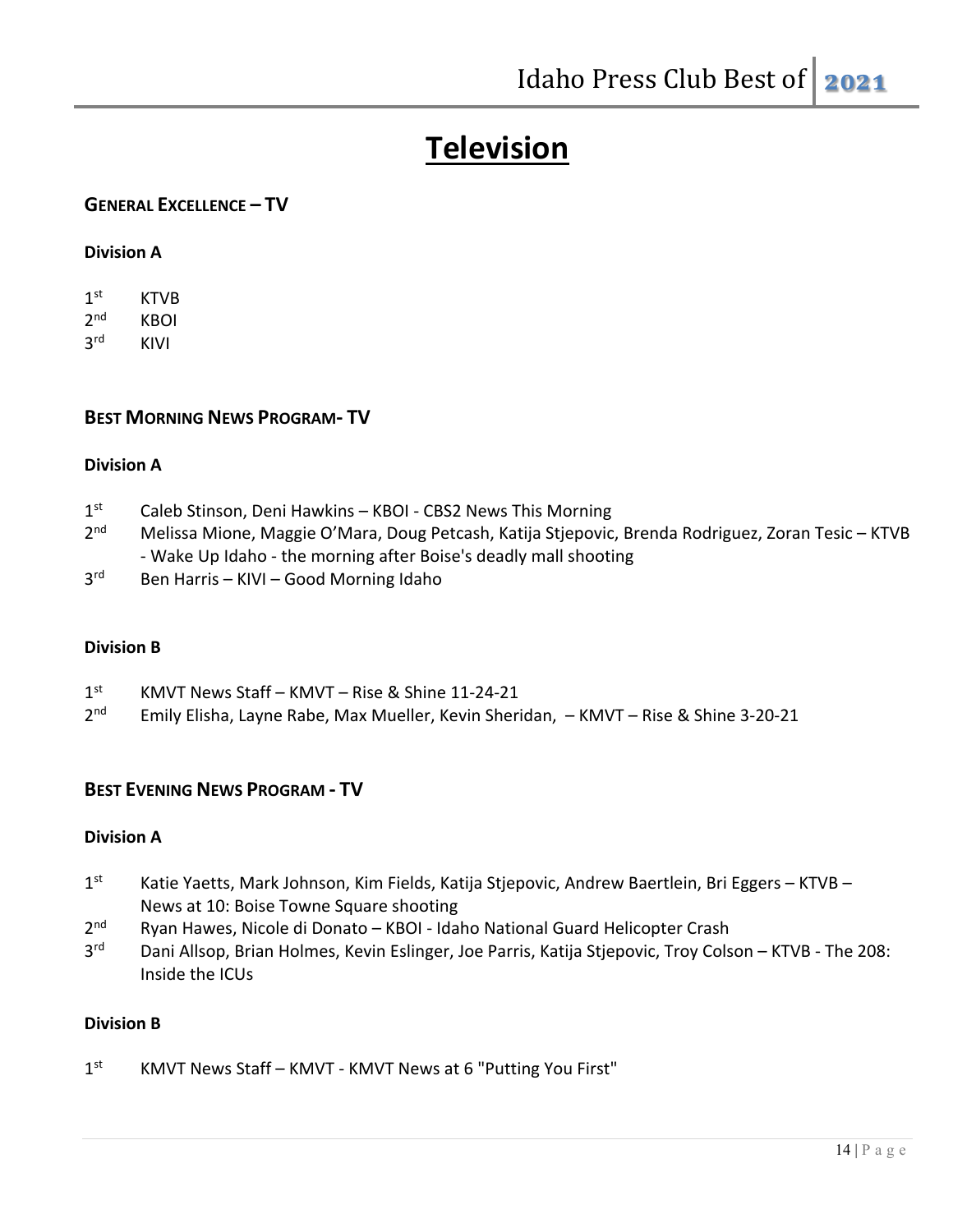## **GENERAL NEWS REPORT - TV**

#### **Division A**

- 1<sup>st</sup> Doug Petcash, Paul Boehlke KTVB The Mentality of Wildland Firefighters
- 2<sup>nd</sup> Brian Holmes, Kevin Eslinger KTVB Couple hangs over Malad Gorge
- 3<sup>rd</sup> Shirah Matsuzawa, Paul Boehlke KTVB Search for missing boy Day 2

#### **Division B**

- $1<sup>st</sup>$  Nate Eaton EastIdahoNews.com Friends come to the rescue to restore a café
- 2<sup>nd</sup> Elizabeth Hadley KMVT Second Chances
- 3<sup>rd</sup> Elizabeth Hadley KMVT Understaffed

## **SPOT NEWS REPORT – TV**

#### **Division A**

- $1<sup>st</sup>$  Katija Stjepovic, Paul Boehlke KTVB Shoppers recall chaos of mall shooting
- 2<sup>nd</sup> Kim Fields, Morgan Romero, Katija Stjepovic, Joe Parris, Kevin Eslinger, Paul Boehlke KTVB Boise Mall shooting
- 3<sup>rd</sup> Roland Beres, Nicole Camarda, Doug Lock-Smith, Don Nelson, Karen Lehr KIVI Boise Towne Square Mall Shooting

#### **Division B**

- 1st Andrea Olson EastIdahoNews.com Mailbox vandalized
- 2<sup>nd</sup> Brady Frederick KLEW News Bedrock Fire Reignites Evacuations in Lenore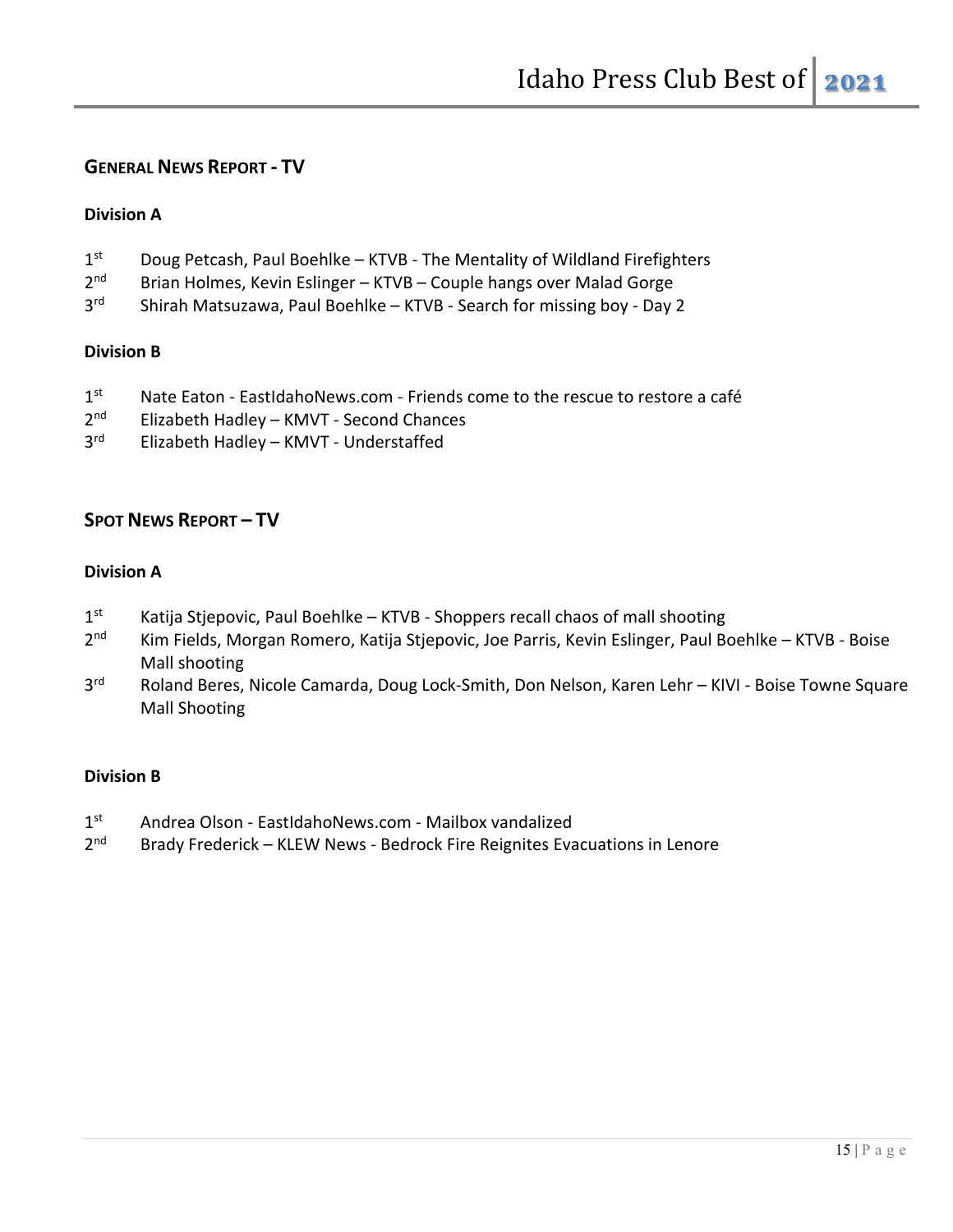## **BEST LIVE SHOT - TV**

#### **Division A**

- 1st Jay Tust, Logan Schenk –KTVB Boise State Fans Enjoy Orlando Before UCF game
- 2<sup>nd</sup> Natasha Williams, Norman Kahler KIVI Spirit of Boise Balloon Classic
- 3<sup>rd</sup> Don Nelson, Doug Lock-Smith KIVI Darigold Plant Fire

### **Division B**

- 1st Nate Eaton, Rett Nelson, Eric Grossarth EastIdahoNews.com LIVE from the Rigby school shooting
- 2<sup>nd</sup> Candice Hare KMVT Truck Dangles from Bridge
- 3<sup>rd</sup> Eric Brill, Ryan Dennis, Jacob Valdon, Francis Payne, Kade Stirling KMVT Morning Snow

## **WATCHDOG/ INVESTIGATIVE REPORT – TV**

#### **Division A**

- 1<sup>st</sup> Morgan Romero, Zoran Tesic KTVB Fire coverage gap in Northwest Boise
- 2<sup>nd</sup> Morgan Romero, Zoran Tesic KTVB Family of man killed by police wants answers
- 3<sup>rd</sup> Mickaela Elich, Clyn Richards KBOI Babby Farms Animal Abuse Allegations

#### **Division B**

 $1<sup>st</sup>$  Justin Spinnie – KLEW - Homeless and Human

## **SERIOUS FEATURE REPORT - TV**

#### **Division A**

- 1<sup>st</sup> Natasha Williams, Norman Kahler KIVI Zero Dark Thirty Coffee helps support people with PTSD
- 2<sup>nd</sup> Brent Hunsaker, Clyn Richards KBOI Pay it Forward: Idaho couple remembers son through charitable foundation
- 3rd Brent Hunsaker, Clyn Richards KBOI Bear River Massacre

#### **Division B**

- 1st Misty Inglet KPVI Reprinting History: The Bear River Massacre 158 Years Later
- 2<sup>nd</sup> Justin Spinnie KLEW A Wildfire of Support
- 3<sup>rd</sup> Zachary Bruhl KMVT A Pandemic Plea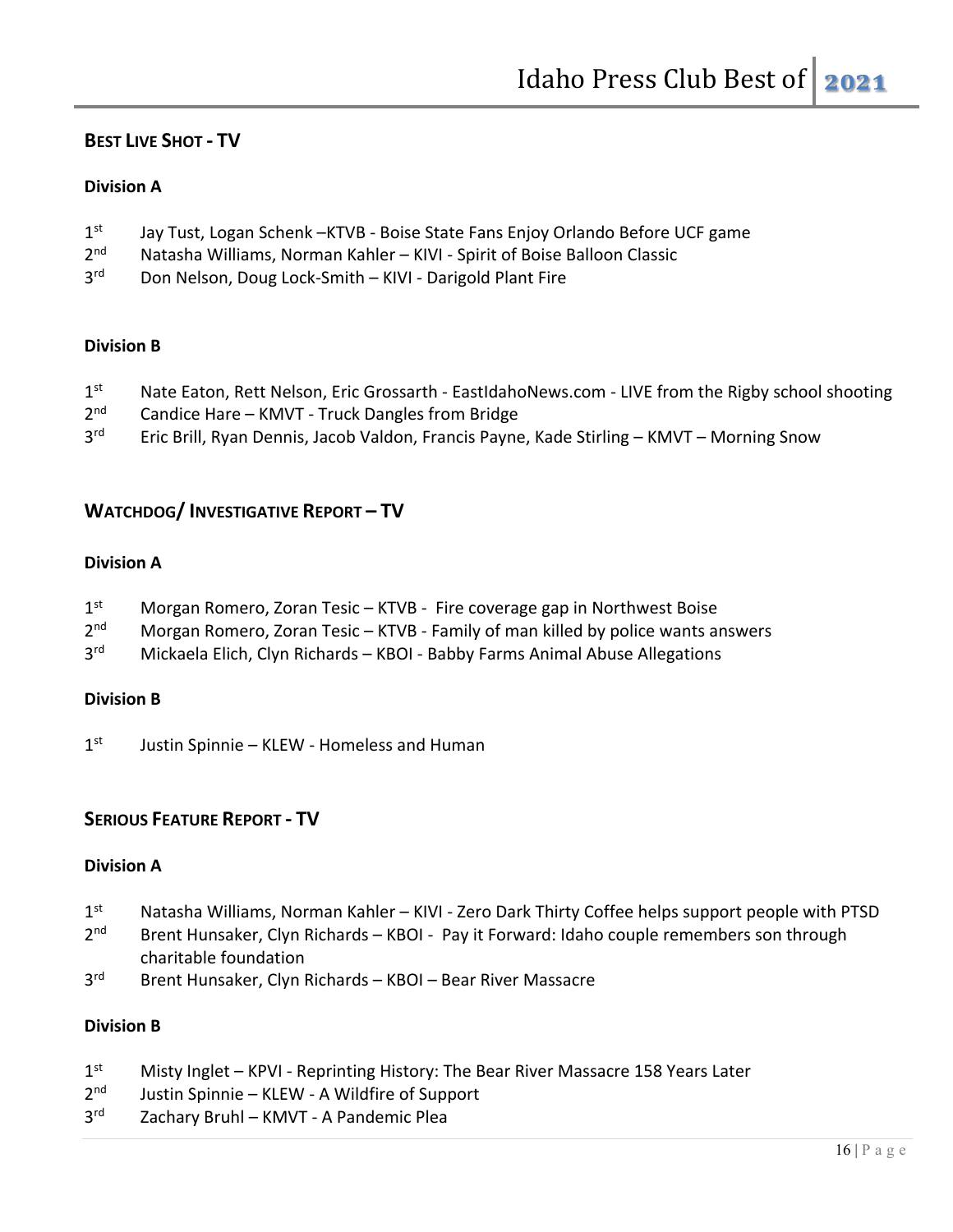## **LIGHT FEATURE REPORT – TV**

### **Division A**

- 1<sup>st</sup> Brent Hunsaker, Clyn Richards KBOI Baking Birthday Cakes
- 2<sup>nd</sup> Don Nelson, Doug Lock-Smith KIVI My Idaho: Meridian's shovel guy
- 3<sup>rd</sup> Kristen Skovira, Doug Lock-Smith KIVI Emmett boy raising money for kids by the dozen

### **Division B**

- $1<sup>st</sup>$  Anna Velasquez KLEW Homeless girl toy giveaway
- $2<sup>nd</sup>$  Nate Eaton EastIdahoNews.com Inspiring others with chalk art
- 3<sup>rd</sup> Alex Grant KSAW Warm Up Twin Falls Project

## **SPORTS NEWS STORY - TV**

### **Division A**

- $1<sup>st</sup>$  Jay Tust KTVB The Eiguren Ranch
- 2<sup>nd</sup> Jay Tust KTVB Cantrell Makes The Hammer
- 3<sup>rd</sup> Jay Tust, Gary Salzman, Xanti Alcelay KTVB Boise River surfing

#### **Division B**

- 1<sup>st</sup> Brittany Cooper KMVT An Inspiration to All
- 2<sup>nd</sup> Brady Frederick KLEW A look inside Idaho's New ICCU Arena
- 3<sup>rd</sup> Jordan Smith KLEW Turning the Corner

## **SPORTSCAST - TV**

#### **Division A**

 $1<sup>st</sup>$  Jay Tust – KTVB

## **Division B**

 $1<sup>st</sup>$  Brittany Cooper – KMVT – Idaho's top football player visited by Michigan, plus Twin Falls can't contain reigning champ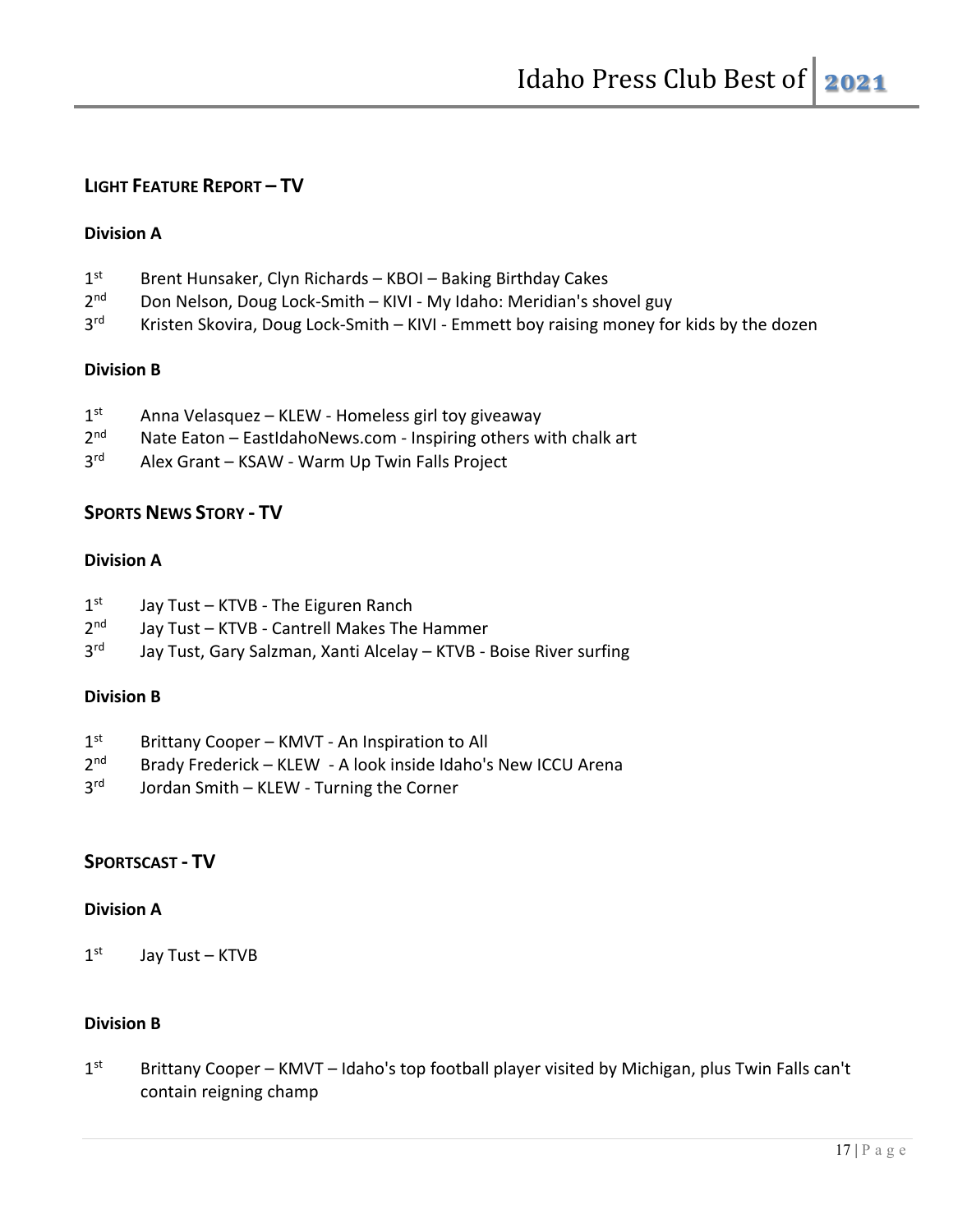## **WEATHERCAST – TV**

#### **Division A**

- $1<sup>st</sup>$  Bri Eggers KTVB KTVB News at 10
- 2<sup>nd</sup> Roland Steadham KBOI CBS2 Weather Firefighters Battle Brush Fire
- 3rd Scott Dorval KIVI Idaho News 6 Forecast

### **Division B**

- 1<sup>st</sup> Eric Brill, Keri Crider, Shane Mormon, Justin Mattson, Catherine Martinez KMVT Winter Storm Watch
- 2<sup>nd</sup> Nicholas Snider KMVT Why Dew Point is Important
- 3rd Justin Spinnie KLEW Wildfire Weather

## **OUTDOOR / ENVIRONMENT REPORT – TV**

#### **Division A**

- 1<sup>st</sup> Lauren Melink, Jay Krajic, Kris Millgate, Bruce Reichert, Marcia Franklin Idaho Public Television -Outdoor Idaho: Off The Beaten Path
- 2<sup>nd</sup> Andrew Baertlein, Zoran Tesic KTVB North Fork Championship Kayakers
- 3<sup>rd</sup> Katija Stjepovic, Logan Schenk, Paul Boehlke KTVB Idaho Anglers Setting Records

#### **Division B**

- $1<sup>st</sup>$  Jack Schemmel KMVT Magic Mountain
- 2<sup>nd</sup> Elizabeth Hadley KMVT Healthy Forests
- 3<sup>rd</sup> Elizabeth Hadley KMVT Drought to Remember

## **ARTS / ENTERTAINMENT REPORT – TV**

- 1st Bill Manny, Eric Westrom, Jay Krajic, Lauren Melink, Dexter Sear Idaho Public Television Idaho Experience: Idaho's Hemingway
- 2<sup>nd</sup> Kim Fields, Troy Colson KTVB Downtown Boise Traffic Box Art
- 3<sup>rd</sup> Ariana Pyper, Clyn Richards KBOI Boise family donates tree to State Capitol for Christmas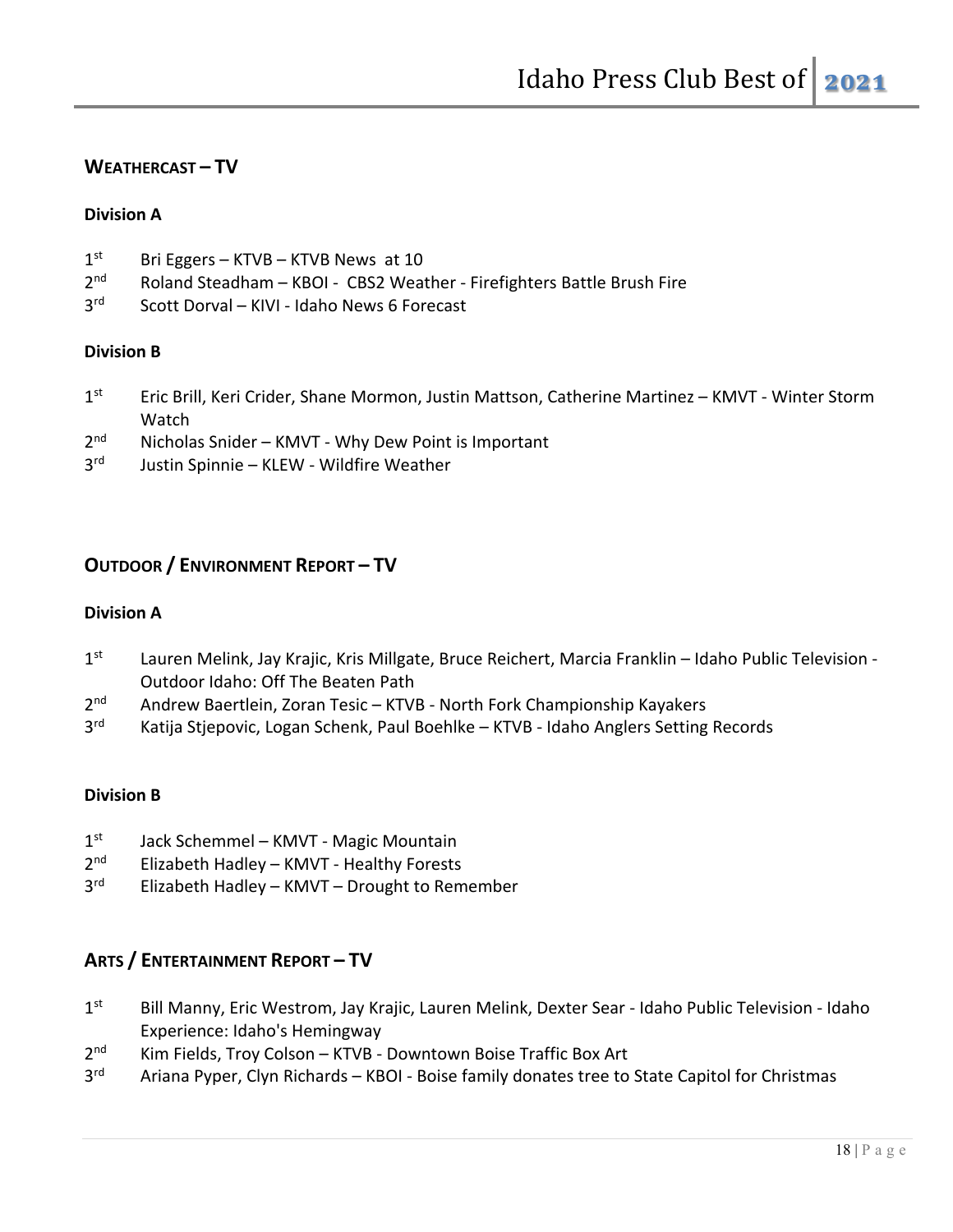## **CONSUMER REPORT – TV**

- $1<sup>st</sup>$  Natasha Williams KIVI Moving Nightmares: When a deal with a broker goes bad
- 2<sup>nd</sup> Brian Holmes, Kevin Eslinger KTVB Afghan Bakery
- 3<sup>rd</sup> Shirah Matsuzawa, Troy Colson KTVB Renting or buying in the Treasure Valley

#### **EDUCATION REPORT– TV**

#### **Division A**

- 1st Joe Parris KTVB Boise State 'social justice agenda' budget cut
- 2<sup>nd</sup> Andrew Baertlein KTVB Idaho in desperate need of trade workers
- 3<sup>rd</sup> Sarah Jacobsen KBOI Leaders in Learning: Mtn Home High School Program Cultivating Education Through Agriculture

#### **Division B**

 $1<sup>st</sup>$  Eric Grossarth – EastIdahoNews.com - A return to school following shooting

#### **ELECTION REPORT– TV**

#### **Division A**

1st Joe Parris – KTVB - Idaho Disproves 'Big Lie' Election Fraud

#### **PANDEMIC REPORT - TV**

#### **Division A**

- 1<sup>st</sup> Brian Holmes, Kevin Eslinger KTVB Inside Saint Alphonsus ICU
- $2<sup>nd</sup>$  Brian Holmes, Kevin Eslinger KTVB Remembering the Idahoans who have died
- 3<sup>rd</sup> Natasha Williams KIVI Deaf and hard of hearing Idahoans continue to battle for accessibility amid pandemic

#### **Division B**

- 1<sup>st</sup> Nate Eaton EastIdahoNews.com "Angel baby" born to mom in COVID coma goes home
- 2<sup>nd</sup> Elizabeth Hadley KMVT Fighting COVID-19 From the Air
- 3<sup>rd</sup> Zachary Bruhl KMVT- Fair question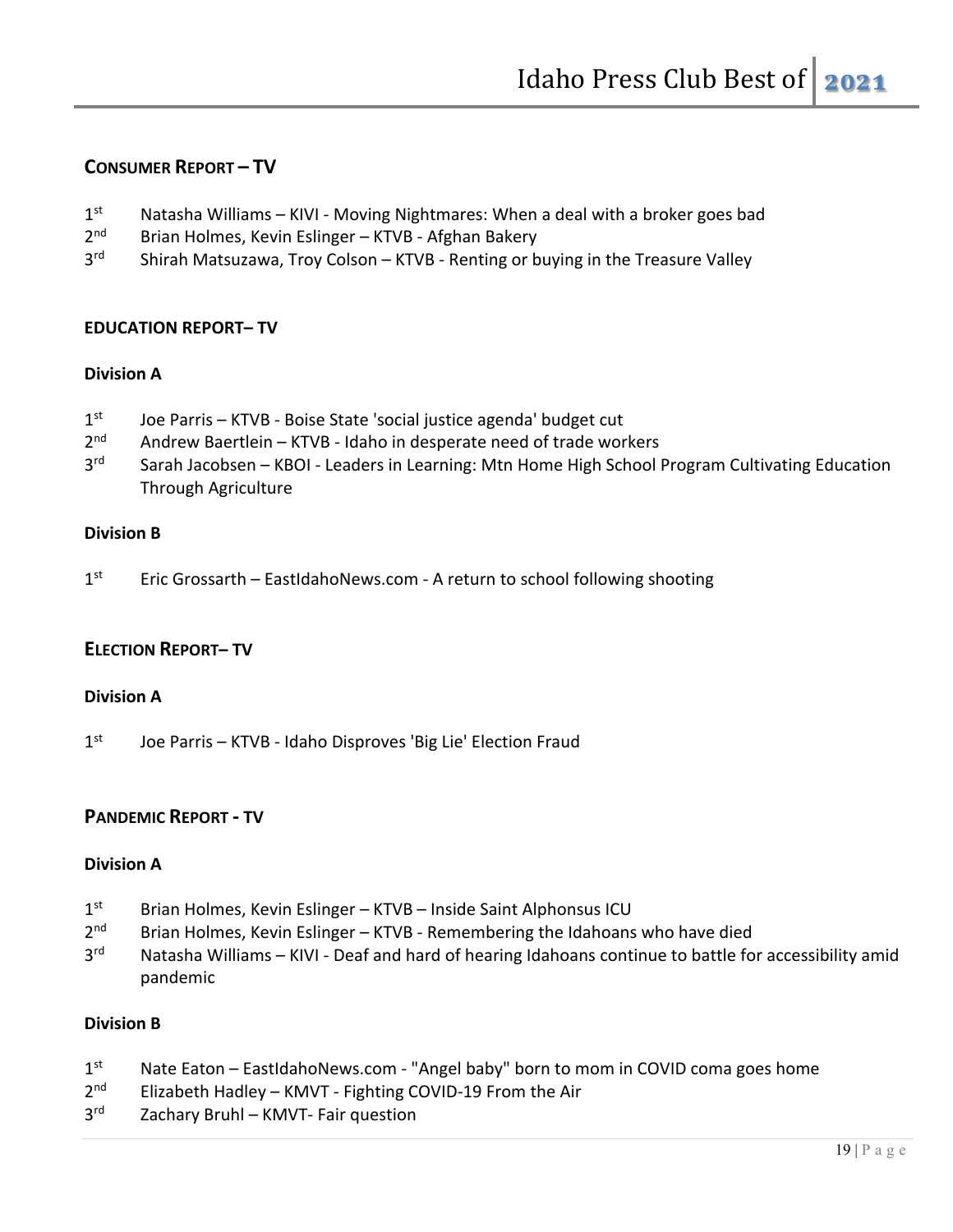## **HEALTH / MEDICAL REPORT – TV**

#### **Division A**

- 1<sup>st</sup> Brent Hunsaker, Clyn Richards KBOI Beating the Odds
- 2<sup>nd</sup> Ruth Brown, Morgan McCollum Idaho Public Television Idaho Reports: Access To Youth Mental Health Care
- $3<sup>rd</sup>$  Natasha Williams KIVI LGBTQ+ youth struggle with mental health, isolation during pandemic

#### **Division B**

- $1<sup>st</sup>$  Nate Eaton EastIdahoNews.com Body dysmorphia in men
- 2<sup>nd</sup> Jack Schemmel KMVT The State of Loneliness
- 3<sup>rd</sup> Andrea Olson EastIdahoNews.com Defying the odds

## **CRIME / COURT REPORT – TV**

#### **Division A**

- 1st Bill Manny, Troy Shreve, Ruth Brown Idaho Public Television Idaho Experience: Nothing But The **Truth**
- $2<sup>nd</sup>$  Andrew Baertlein KTVB No charges for officers in deadly Garden City shooting
- 3<sup>rd</sup> Katija Stjepovic, Logan Schenk, Paul Boehlke KTVB Mall employees save customers during shooting

#### **Division B**

- 1<sup>st</sup> Anna Velasquez KLEW Crime of child porn
- 2<sup>nd</sup> Zachary Bruhl KMVT A summertime nightmare
- 3<sup>rd</sup> Andrea Olson EastIdahoNews.com Surviving a Hit and Run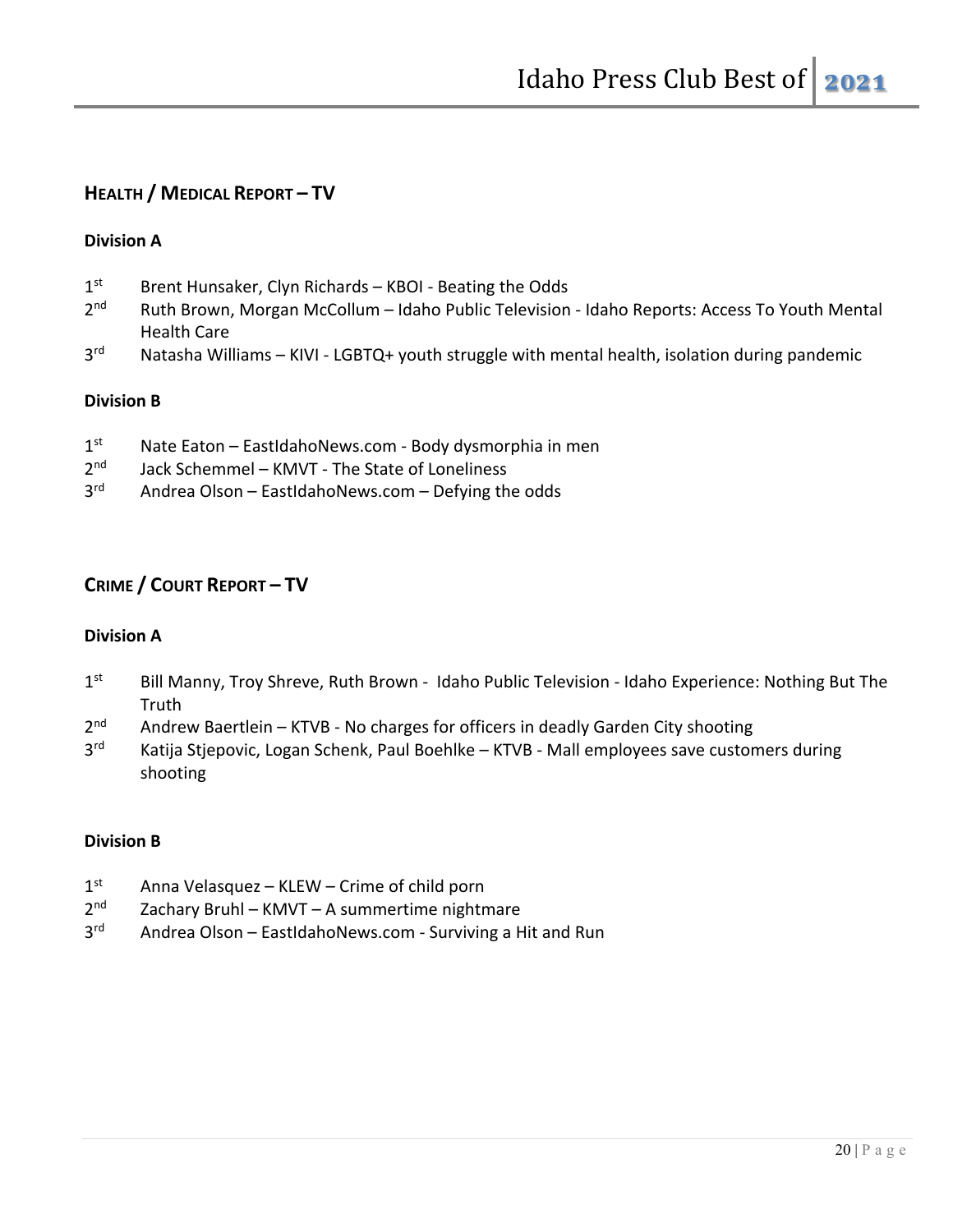## **GOVERNMENT / POLITICAL – TV**

#### **Division A**

- 1<sup>st</sup> Joe Parris KTVB AG says 'absence from the state' is 'reasonable'
- 2<sup>nd</sup> Joe Parris KTVB Rep. Priscilla Giddings' ethics hearing
- 3<sup>rd</sup> Kim Fields, Troy Colson KTVB Idaho's GOP rift

#### **Division B**

 $1<sup>st</sup>$  Jordan Smith – KLEW - Fetal Heartbeat Abortion Ban

### **SERIES – TV**

- 1<sup>st</sup> Brent Hunsaker, Clyn Richards KBOI Pay It Forward
- 2<sup>nd</sup> Alex Grant KSAW Hiatus Ranch
- 3<sup>rd</sup> B Cooper KMVT The Road to Everest

#### **PUBLIC AFFAIRS PROGRAM –TV - STUDIO**

- 1<sup>st</sup> Doug Petcash KTVB Viewpoint: Curtis Stigers
- 2<sup>nd</sup> Marcia Franklin, Logan Finney, Troy Shreve, Morgan McCollum, Andy Lawless, Hank Nystrom Idaho Public Television - Dialogue: Historian Tom Ikeda
- $3<sup>rd</sup>$  Doug Petcash KTVB Viewpoint: The Destructive Wildfires in the West

#### **PUBLIC AFFAIRS PROGRAM – TV - FIELD**

- 1st Bruce Reichert, Pat Metzler, Forrest Burger, Aaron Kunz, Jay Krajic, Hank Nystrom Idaho Public Television - Outdoor Idaho: Salmon Reckoning
- 2<sup>nd</sup> Mellisa Paul, Daniel Kocher, Alex Hon, Callie Lindsay, Cowan Jenkins, Bradley Miller KTVB Idaho Today: Honoring Idaho's Veterans
- 3<sup>rd</sup> Mellisa Paul, Daniel Kocher, Alex Hon, Callie Lindsay, Cowan Jenkins KTVB Idaho Today: Bringing Idaho's Kids Home with the Idaho Youth Ranch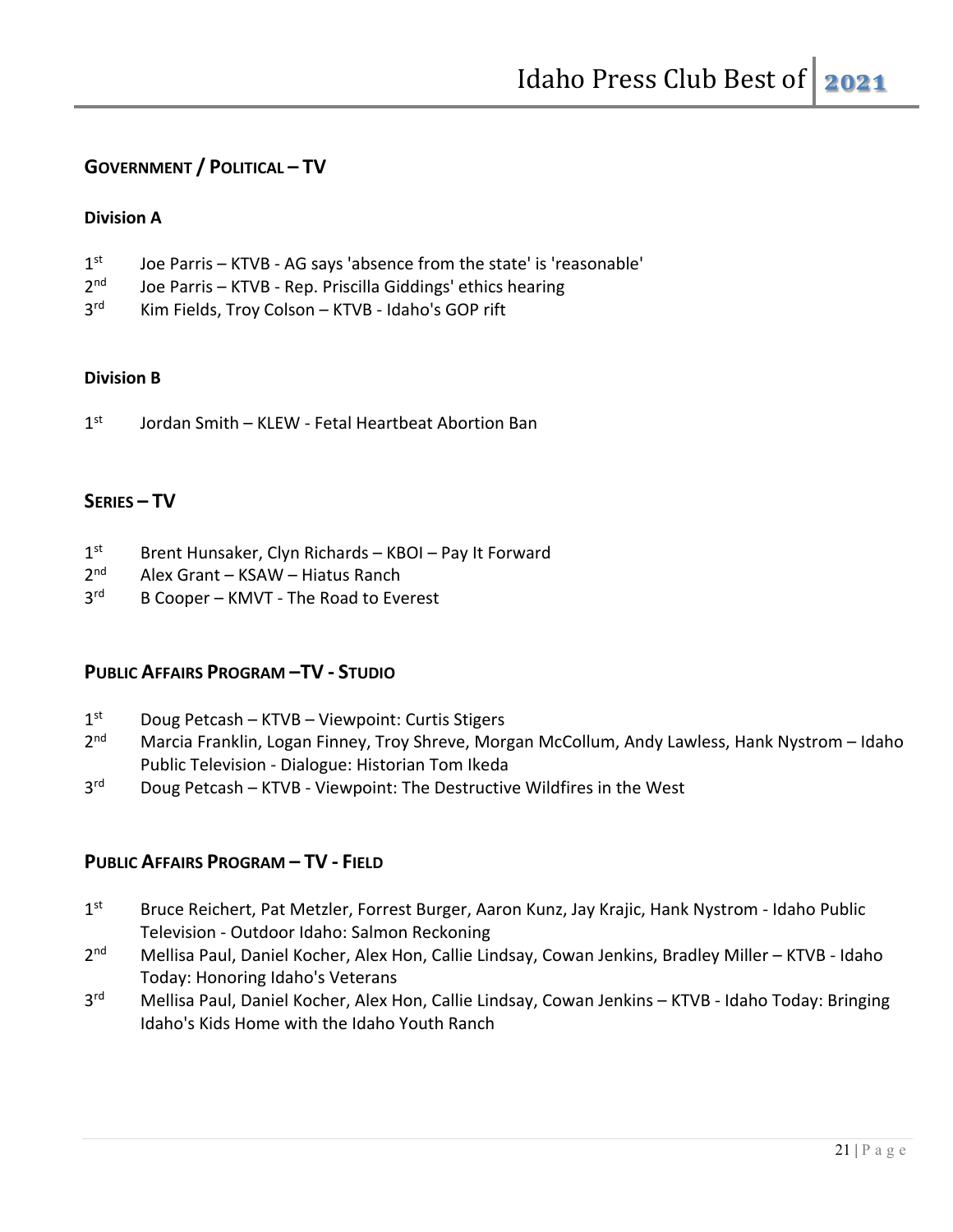## **DOCUMENTARY - TV**

- 1<sup>st</sup> Marcia Franklin, Andy Lawless Idaho Public Television Idaho Experience: Caxton: An American Press
- 2<sup>nd</sup> Kris Millgate Tight Line Media Ocean to Idaho
- 3<sup>rd</sup> Nicole Sanchez, Pat Metzler, Hank Nystrom Idaho Public Television Resilience: Hope Lives Here

## **SPORTS PROGRAM - TV**

- $1<sup>st</sup>$  Brady Frederick KLEW KLEW's Game of the Week: The Battle of the Bridges
- 2<sup>nd</sup> Jay Tust, Will Hall, Dani Allsop KTVB KTVB Bronco Roundup Pregame from the Boise State-Oklahoma State game
- 3<sup>rd</sup> Brady Frederick KLEW 2021 NAIA World Series Preview

### **TELEVISION WRITING – TV – SINGLE STORY**

- $1<sup>st</sup>$  Melissa Davlin Idaho Public Television A Statewide Disaster
- 2nd Andrew Baertlein KTVB 1987 Denver plane crash survivor
- 3rd Brian Holmes KTVB Melting stuff

#### **TELEVISION WRITING – TV – PROGRAM LENGTH**

- $1<sup>st</sup>$  Joan Cartan-Hansen Idaho Public Television Science Trek
- $2<sup>nd</sup>$  Forrest Burger Idaho Public Television Outdoor Idaho: Barns of Idaho
- 3rd Lauren Melink Idaho Public Television Outdoor Idaho: Off the Beaten Path

#### **VIDEOGRAPHY – TV – SEGMENT**

1<sup>st</sup> Norman Kahler – KIVI - Bonded Us Even More

#### **VIDEOGRAPHY – TV – PROGRAM LENGTH**

- 1<sup>st</sup> Kris Millgate Tight Line Media Ocean to Idaho
- 2<sup>nd</sup> Andy Lawless Idaho Public Television Idaho Experience: Caxton: An American Press
- 3<sup>rd</sup> Staff Idaho Public Television Outdoor Idaho: Salmon Reckoning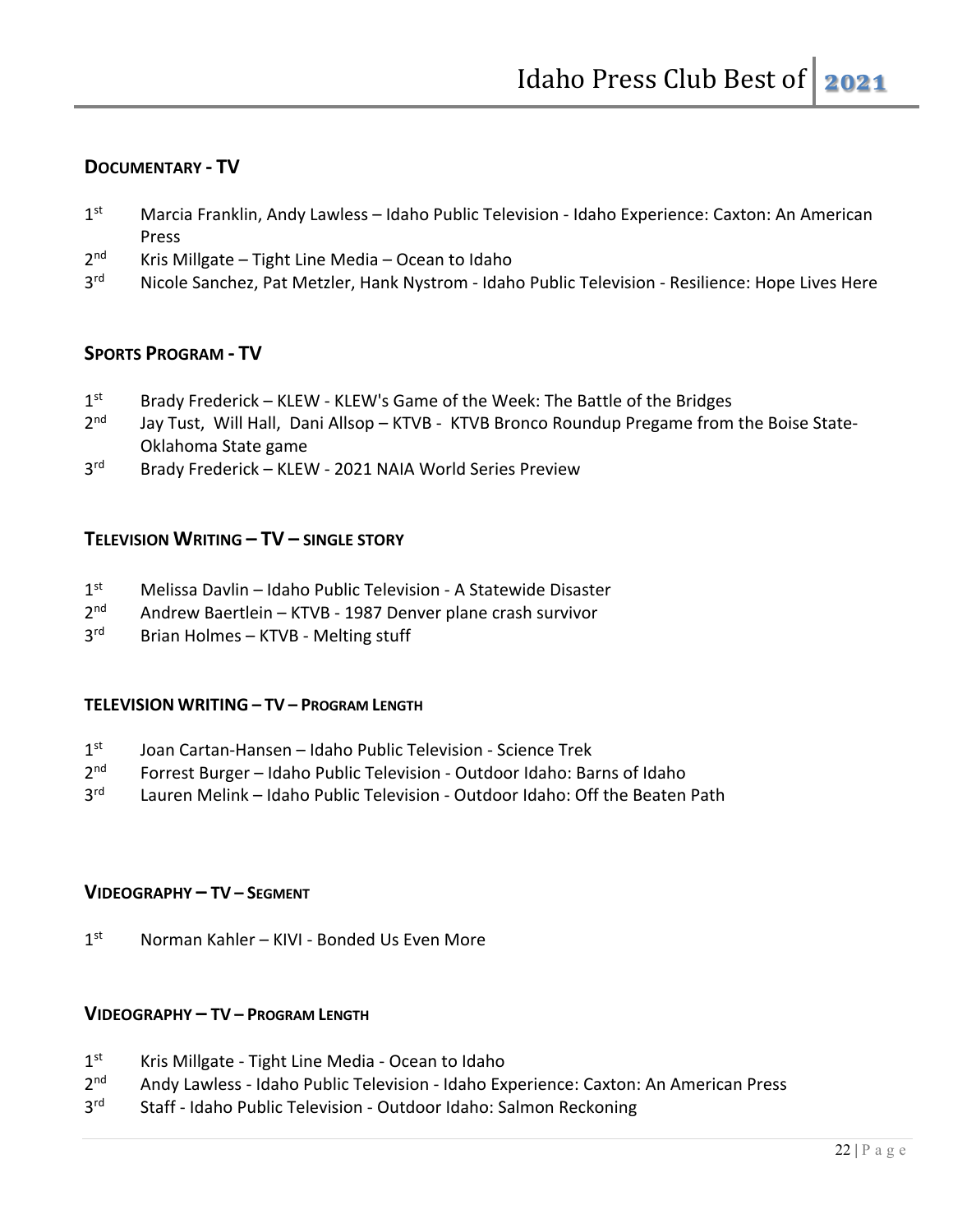## **VIDEO ESSAY - TV**

- 1st Doug Lock-Smith KIVI Return to Idaho's TB Hospital and Gooding College
- 2<sup>nd</sup> Kevin Eslinger, Brian Holmes KTVB Field of Honor Night Watch

## **BEST TV GRAPHICS**

- 1st Cassandra Groll Idaho Public Television Science Trek: Skin
- 2<sup>nd</sup> Katija Stjepovic KTVB Fire coverage gap in Northwest Boise

## **BEST TV SPORTS GRAPHICS**

1st Jay Tust, Shayne Woodland – KTVB - Jay's Sports Bar

## **ROOKIE OF THE YEAR – TV**

- 1<sup>st</sup> Andrew Baertlein KTVB
- $2<sup>nd</sup>$  Anna Azallion KIVI
- 3rd Nicholas Snider KMVT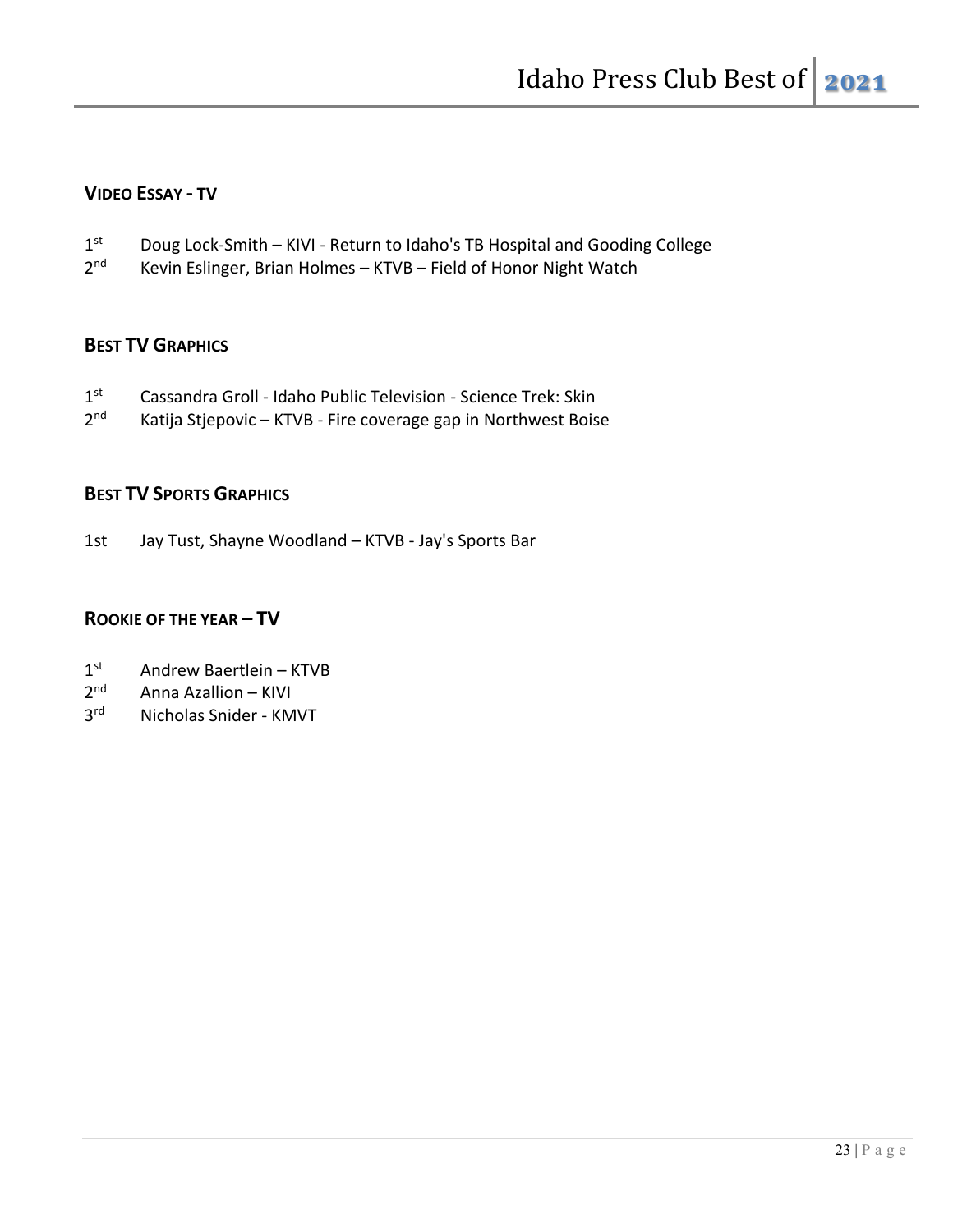# **Audio**

#### **GENERAL EXCELLENCE - AUDIO**

1st Scott Wilson, Colton Macy - University Pulse Radio, Boise State University - Best Of: Thoughtless After Dark

#### **GENERAL NEWS REPORT - AUDIO**

- 1<sup>st</sup> James Dawson KBSX, Boise State Public Radio Boise State VP wrote crisis standards are "irrelevant" when it comes to football
- 2<sup>nd</sup> John Webb Idaho Public Radio Wanted Idaho fugitive found after 21 years on the run
- 3<sup>rd</sup> John Webb KQQQ Pullman Radio News University of Idaho launches Free Uber Ride Program

### **SPOT NEWS REPORT - AUDIO**

- 1st Alec Pope KBYI Rigby Middle School Shooting
- 2<sup>nd</sup> Samantha Wright KBSX, Boise State Public Radio How An International Investigation By The Idaho Ag Department May Have Saved The State \$1 Billion
- 3<sup>rd</sup> James Dawson KBSX, Boise State Public Radio Man Behind 2018 Boise Mass Stabbing Sentenced To 2 Lifetimes In Prison

## **WATCHDOG / INVESTIGATIVE REPORT**

1st Rachel Cohen - KBSX, Boise State Public Radio - 'I Don't Tell People That I Worked There': Employees Describe Problems At Idaho COVID Care Center

## **SPORTS TALK SHOW**

1st Adam Bridges - University Pulse Radio, Boise State University - Sports-N-Stuff: Episode 17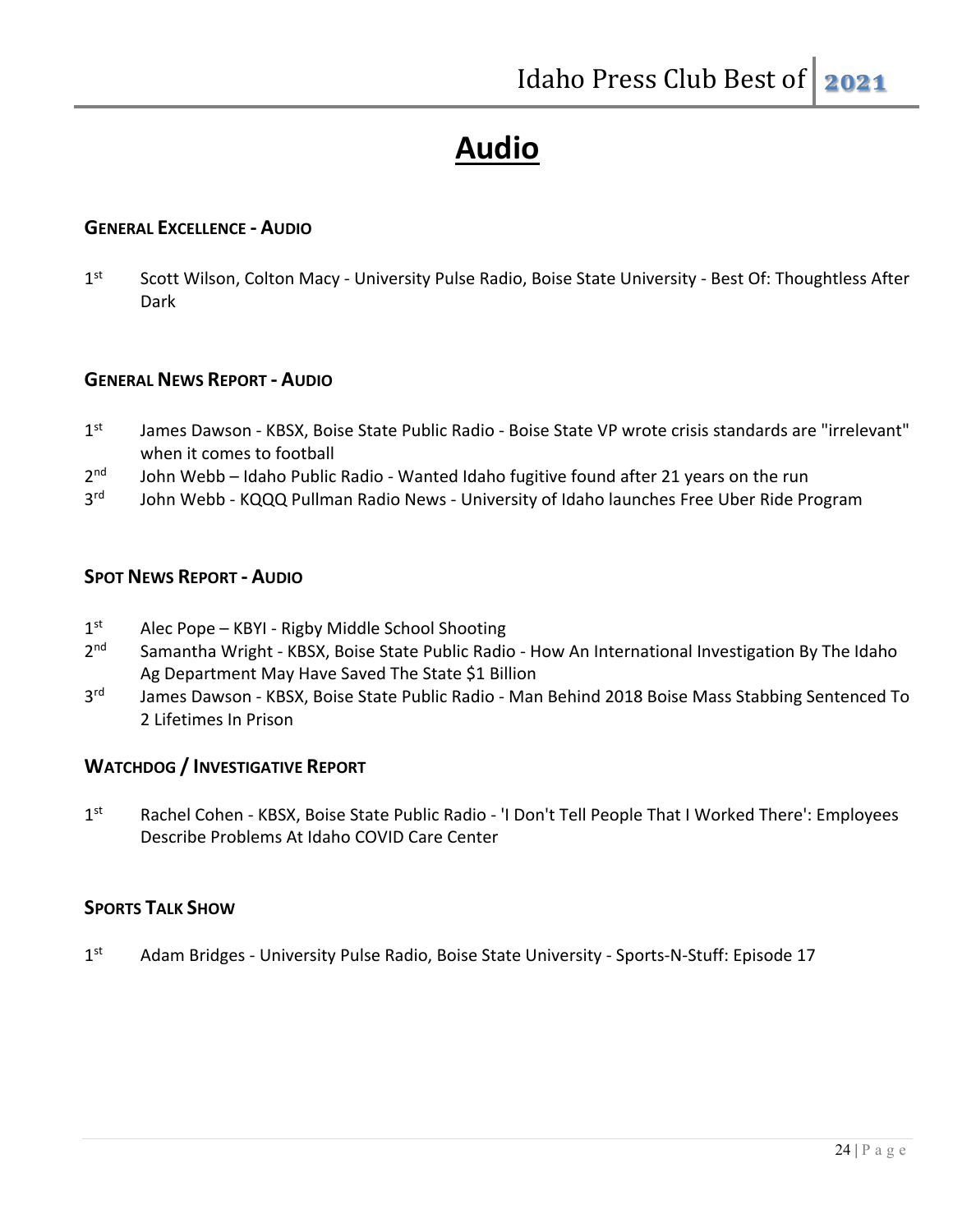## **SERIOUS FEATURE REPORT – AUDIO**

- 1st Rachel Cohen KBSX, Boise State Public Radio No-Kill Coexistence Project Continues As Idaho Expands Wolf Hunting And Trapping
- 2<sup>nd</sup> James Dawson KBSX, Boise State Public Radio Idaho Sodomy Suit Revives Specters Of The Law's Dark History
- 3<sup>rd</sup> James Dawson KBSX, Boise State Public Radio Loneliness, Anxiety, Depression. Pandemic Takes A Toll On Idaho Youth Mental Health

### **LIGHT FEATURE REPORT – AUDIO**

- 1st Samantha Wright KBSX, Boise State Public Radio Hundreds Of People Are Planting 64,000 Flowers In The Treasure Valley To Help The Birds And Bees
- 2<sup>nd</sup> Brandon Isle KBYI New Spooky Book
- 3<sup>rd</sup> James Dawson KBSX, Boise State Public Radio Nez Perce Tribe Reclaims A Piece Of Its Homeland

#### **INTERVIEW - AUDIO**

- 1st Frankie Barnhill, Gemma Gaudette, Samantha Wright KBSX, Boise State Public Radio Examining the role of religion as Idaho's COVID-19 cases show no signs of slowing
- 2<sup>nd</sup> Kevin Richert Idaho EdNews A Conversation With Gov. Brad Little
- 3<sup>rd</sup> Gemma Gaudette, Samantha Wright, Frankie Barnhill KBSX, Boise State Public Radio Idaho Matters 2021

#### **NEWS TALK SHOW**

1<sup>ST</sup> Samantha Wright, Gemma Gaudette, Frankie Barnhill - KBSX, Boise State Public Radio - As More Vaccine Becomes Available, Idaho Medical Experts Talk Efficacy And Eligibility

#### **ELECTION REPORT - AUDIO**

1st Rachel Cohen – Boise State Public Radio - Two Latinas are some of the first to hold public office in Blaine County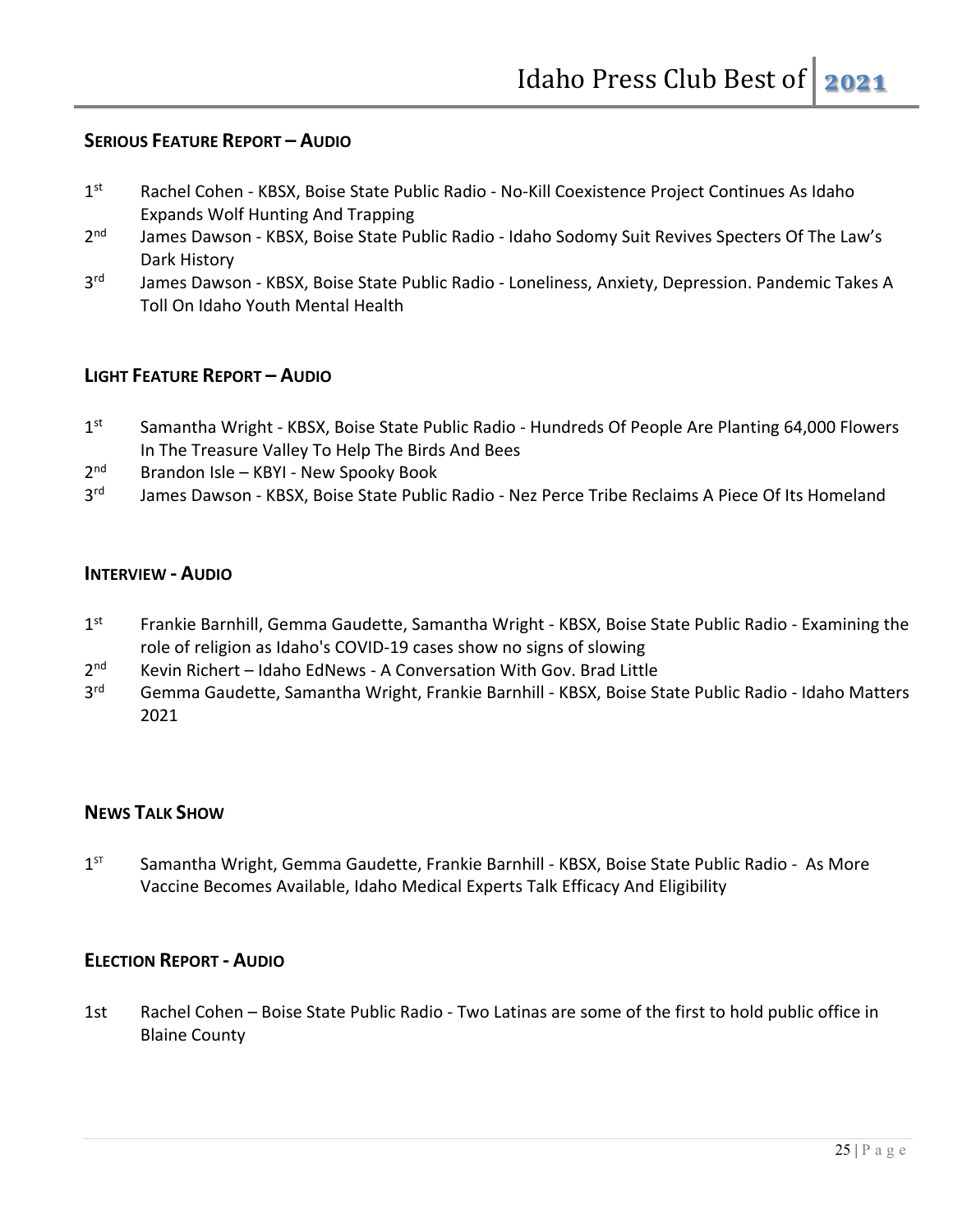## **PANDEMIC REPORT - AUDIO**

- 1st Rachel Cohen KBSX, Boise State Public Radio A Boise nurse shares her frontline experience through poetry
- 2<sup>nd</sup> James Dawson KBSX, Boise State Public Radio Idaho woman forced to fly to California for surgery with no room at local hospitals
- 3<sup>rd</sup> Rachel Cohen KBSX, Boise State Public Radio How Crisis Standards Of Care Puts Pressure On Idaho's Rural Hospitals

## **USE OF SOUND – AUDIO**

- 1st Troy Oppie KBSX, Boise State Public Radio What Is That Instrument? St. Luke's Volunteer Finds And Shares Peace With A Handpan
- 2<sup>nd</sup> Samantha Wright KBSX, Boise State Public Radio A Hidden Family Of Beavers Is Helping Dozens Of Species Thrive In East Boise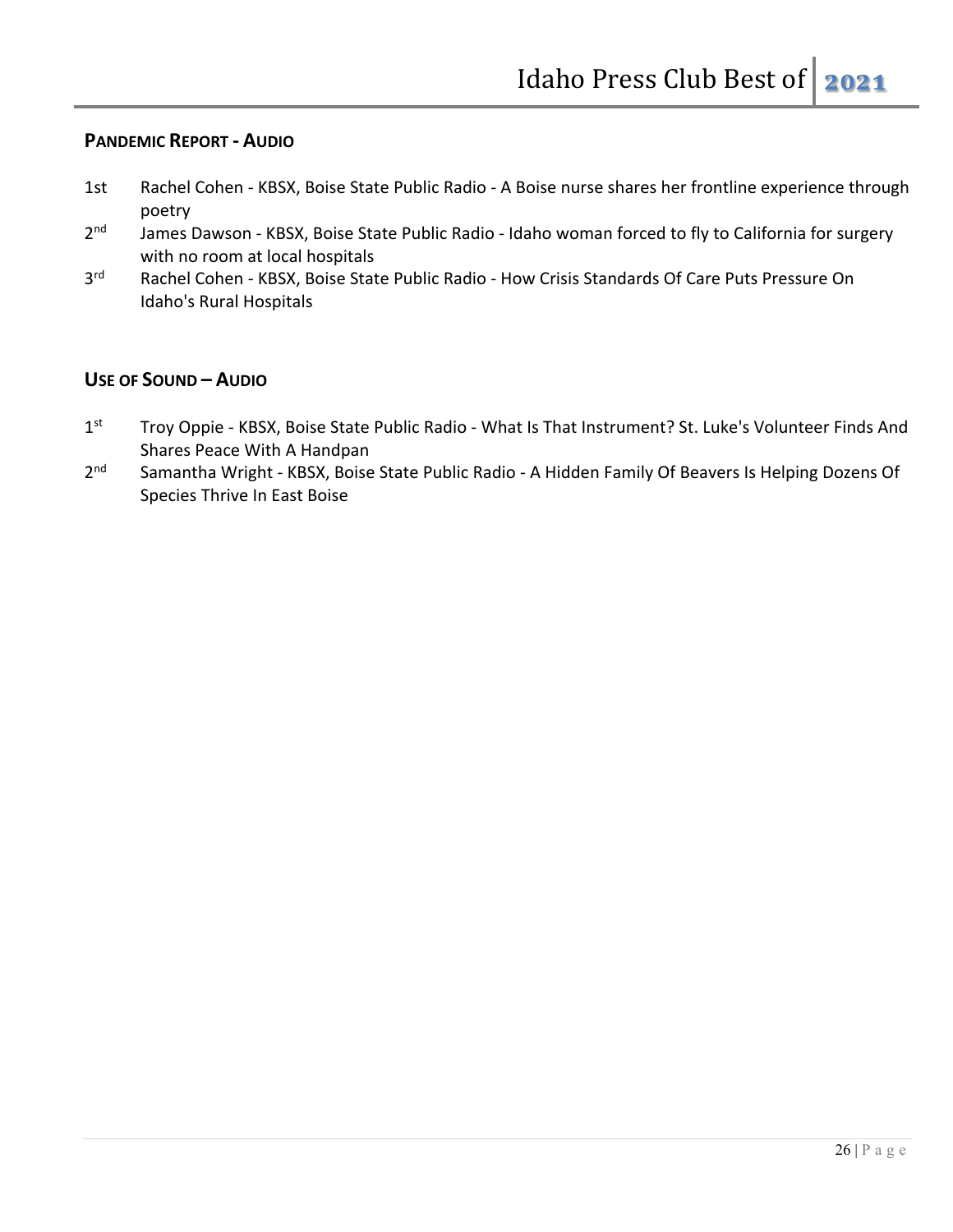# **Public Relations**

### **EDITORIAL WRITING - PR**

1st Reed Hollinshead - Idaho Transportation Department –Your Best Music, It Only Takes One, Treasure in the Field

#### **OPINION WRITING - PR**

1<sup>st</sup> Reed Hollinshead - Idaho Transportation Department – Culmination & Continuation

#### **NEWS RELEASES - PR**

- $1<sup>st</sup>$  Jillian Garrigues Idaho Transportation Department Selection of three
- 2<sup>nd</sup> Stephanie Dillon Idaho College of Osteopathic Medicine ICOM News Releases 2021
- 3<sup>rd</sup> Megan Jahns Idaho Transportation Department Selection of three

#### **FEATURE WRITING - PR**

- 1st Michelle Bartlome St. Luke's Health System Air St. Luke's, Magic Valley Paramedics aid in daring rescue over Malad Gorge
- 2<sup>nd</sup> Reed Hollinshead Idaho Transportation Department Top Gold Partnering
- 3<sup>rd</sup> Megan Jahns Idaho Transportation Department Another Holiday Slide

#### **ANNUAL REPORT - PR**

- 1st Stephanie Dillon Idaho College of Osteopathic Medicine ICOM Social Impact Report 2021
- 2<sup>nd</sup> Claire Cornell, Megan Grover-Cereda, Traci Swift The Nature Conservancy 2021 Idaho Impact Report
- 3<sup>rd</sup> Angie Heuring, Jared Tuttle Idaho Transportation Department ITD Annual Report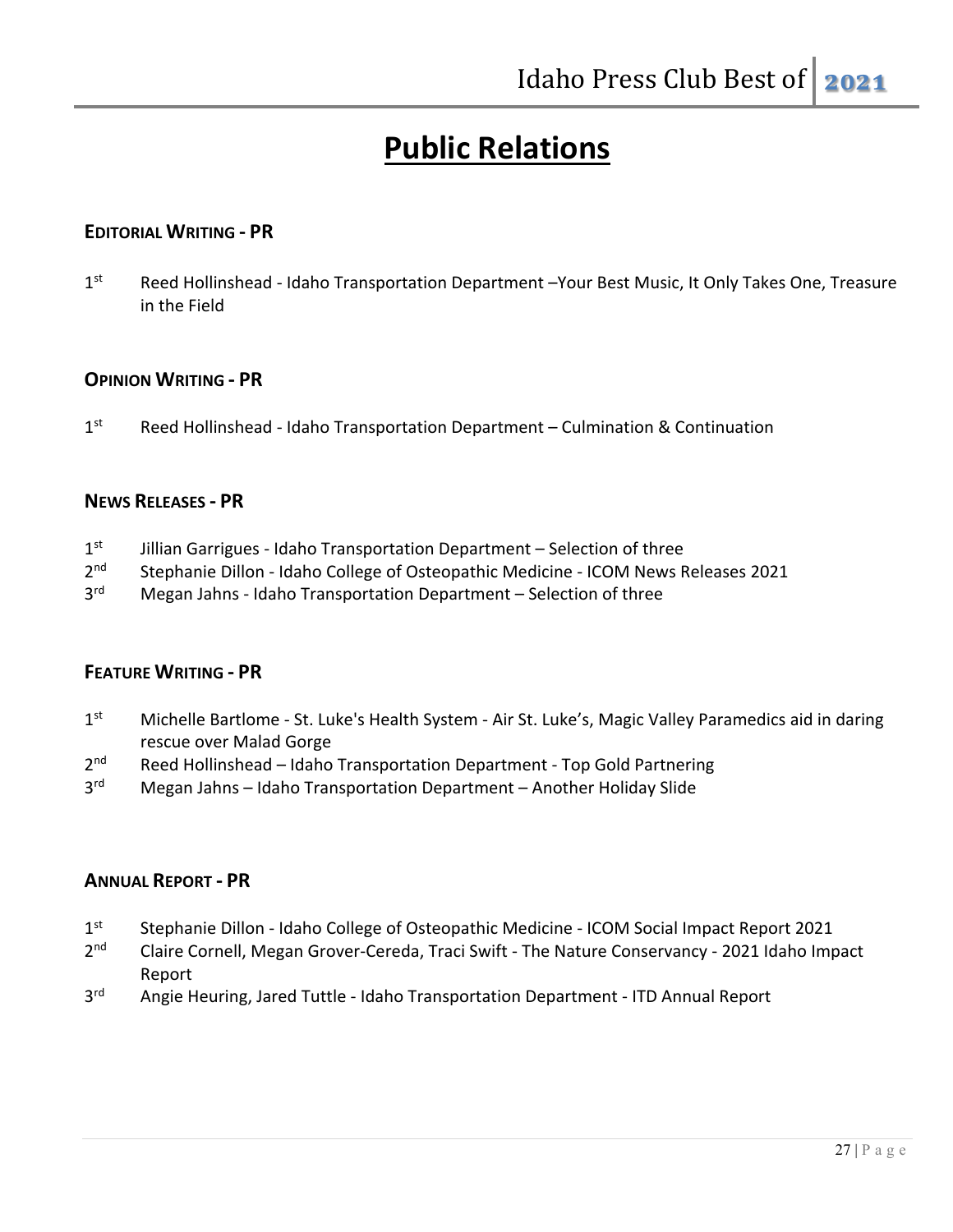#### **NEWSLETTER – EXTERNAL - PR**

- 1<sup>st</sup> Stephanie Dillon Idaho College of Osteopathic Medicine ICOMmunication
- 2<sup>nd</sup> Kate Wallace, Samantha Barrientos, Mark Campbell RBCI I-84 Monthly Update

#### **SPECIAL PURPOSE CAMPAIGN – EXTERNAL - PR**

- 1<sup>st</sup> Rosemary Curtin, Kay Lynn Brown, Amy Schroeder, Merrill Sharp, Tami Bosworth RBCI Idaho 16 Flowpaper
- 2<sup>nd</sup> Stephanie Dillon Idaho College of Osteopathic Medicine ICOM White Coat Ceremony Program for the Class of 2025
- 3<sup>rd</sup> Stephanie Payton, Robin Vest, Robert Bost Civil Air Patrol Idaho Wing Report to Congress: Idaho Wing Responds to COVID-19 Missions

#### **MEDIA CAMPAIGN - PR**

1<sup>st</sup> Kate Wallace, Samantha Barrientos, Mark Campbell, Bill Moad, Vince Trimboli, Amy Schroeder – RBCI - I-84 Northside Interchange Opening Campaign

## **MEDIA KIT – PR**

1<sup>st</sup> Sasha White, Maddie Ceglecki, Sarah Schmid, Anna Noto, Tess Bishop & Student Media Staff – Student Media – Boise State University - Fall 2021 Media Kit

#### **PUBLIC SERVICE CAMPAIGN - PR**

- 1<sup>st</sup> Jillian Garrigues, Jared Tuttle, David Tuttle, Pauline Davis Idaho Transportation Department Idaho Ready
- 2<sup>nd</sup> Eric Turner, Mary Kienzle, Levi Gunderson, Dave Morales Light Bender Media Not on our field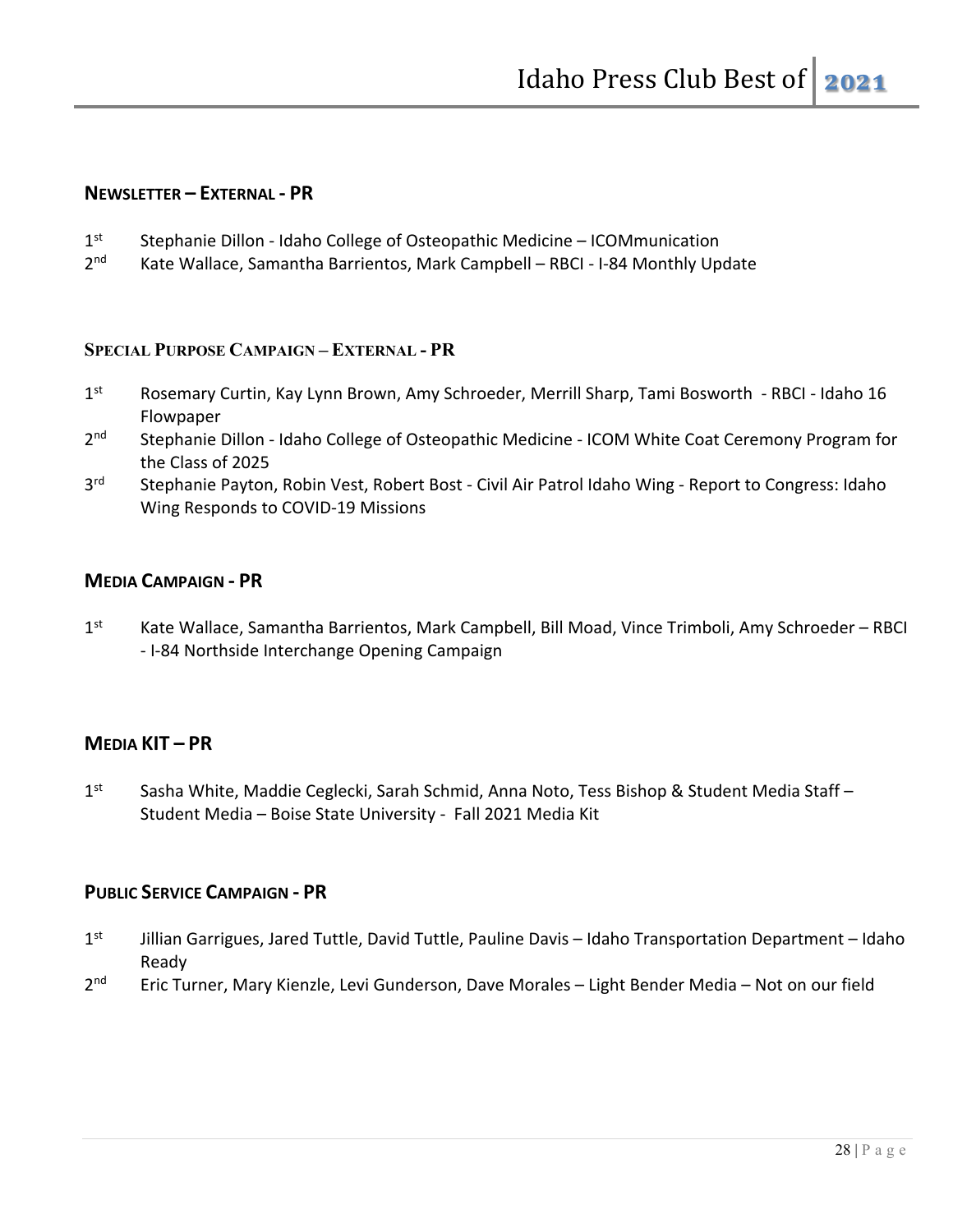# **Student**

### **GENERAL EXCELLENCE – STUDENT**

- $1<sup>st</sup>$  The Arbiter Boise State University
- 2<sup>nd</sup> The Sentinel North Idaho College
- $3<sup>rd</sup>$  The Argonaut University of Idaho

## **GENERAL NEWS STORY – STUDENT**

- 1<sup>st</sup> Julia Brunette Brigham Young University Idaho BYU-I students demand to be heard
- 2<sup>nd</sup> Amanda Niess The Arbiter, Boise State University Boise High School students take Boise State climate change course, funded by Jane Fonda
- 3<sup>rd</sup> Blake Hunter The Arbiter, Boise State University Idaho legislative committee cuts \$409,000 from Boise State's budget over social justice

## **HEADLINES**

1<sup>st</sup> Arbiter Staff, Alaina Uhlenhoff, Andrea Teres-Martinez, Lexi Almeido - The Arbiter, Boise State University - Collection of headlines: Idaho's abortion ban law; Women in higher education; Boise State women's volleyball

## **PAGE DESIGN – STUDENT**

- 1<sup>st</sup> Eimile Darney University of Idaho Argonaut front pages
- $2<sup>nd</sup>$  Cassie McGarty, Alieha Dryden The Arbiter, Boise State University Collection of three covers
- 3<sup>rd</sup> Sasha White, Alieha Dryden The Arbiter, Boise State University Collection of Fall 2021 Feature Spreads

## **COLUMN WRITING - STUDENT**

- 1<sup>st</sup> Truman Burgess Brigham Young University-Idaho Snapchat: The death of romance
- 2<sup>nd</sup> Carter Kolpitcke University of Idaho The Frat Flu in the Era of COVID; The "super straight" movement and its ties to neo-Nazis; I love telemarketers
- 3<sup>rd</sup> Blue Thomas University of Idaho We need to change the way we treat people experiencing homelessness; Rethinking the Movie Theatre Experience; The suburban scourge of lawns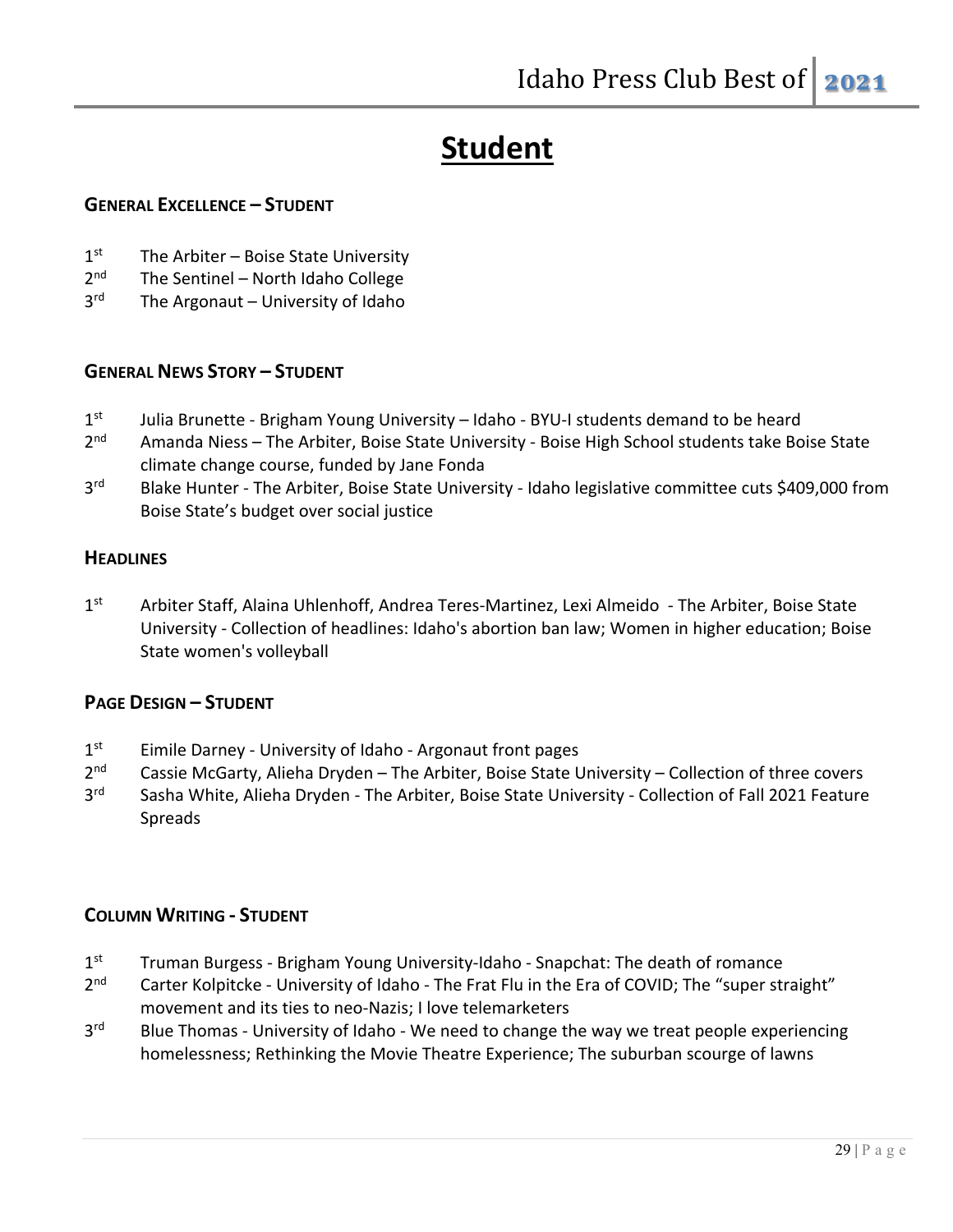#### **REVIEW - STUDENT**

1<sup>st</sup> Teren Kowatsch - University of Idaho - selection of three music reviews

### **WATCHDOG / INVESTIGATIVE – STUDENT**

- 1st Brad Verbout The Arbiter, Boise State University Coaching Boise State: How Boise State Athletics spends students' tuition dollars
- 2<sup>nd</sup> Bailee Merrill, Ashley Chilcutt, Alyssa Lamprecht Brigham Young University-Idaho A windowless basement room – the housing policy for divorced students needs to change
- 3<sup>rd</sup> Fenix Dietz The Arbiter, Boise State University Boise State and Boise Police: A closer look at the campus safety contract

#### **SERIOUS FEATURE - STUDENT**

- 1st Andrea Teres-Martinez The Arbiter, Boise State University Students and faculty uncertain about impacts of House Bill 377
- 2<sup>nd</sup> Royce McCandless University of Idaho Domestic violence: "A pandemic inside a pandemic"
- 3<sup>rd</sup> Julianne Gee The Arbiter, Boise State University Public Schools, Politics and the Pandemic: When the political world enters the classroom

#### **LIGHT FEATURE – STUDENT**

- 1st Sam Castro Flores Brigham Young University-Idaho Dreaming from Bolivia to BYU-I: The story of Junior Tovar
- 2<sup>nd</sup> Anteia McCollum University of Idaho Prichard or Moscow Contemporary, Moscow's favorite gallery director is still there
- 3<sup>rd</sup> Grace Wride Brigham Young University-Idaho Happy dancing to sad songs

#### **EDITORIAL - STUDENT**

- 1<sup>st</sup> Grace Wride, Jessica Banks Brigham Young University-Idaho Not in my good Christian neighborhood
- 2<sup>nd</sup> Paige Wirta, Alaina Uhlenhoff The Arbiter, Boise State University Opinion: Boise State needs to do something more about professor
- 3<sup>rd</sup> Andrea Teres-Martinez The Arbiter, Boise State University Opinion: We need to stop whitewashing Hispanic Heritage Month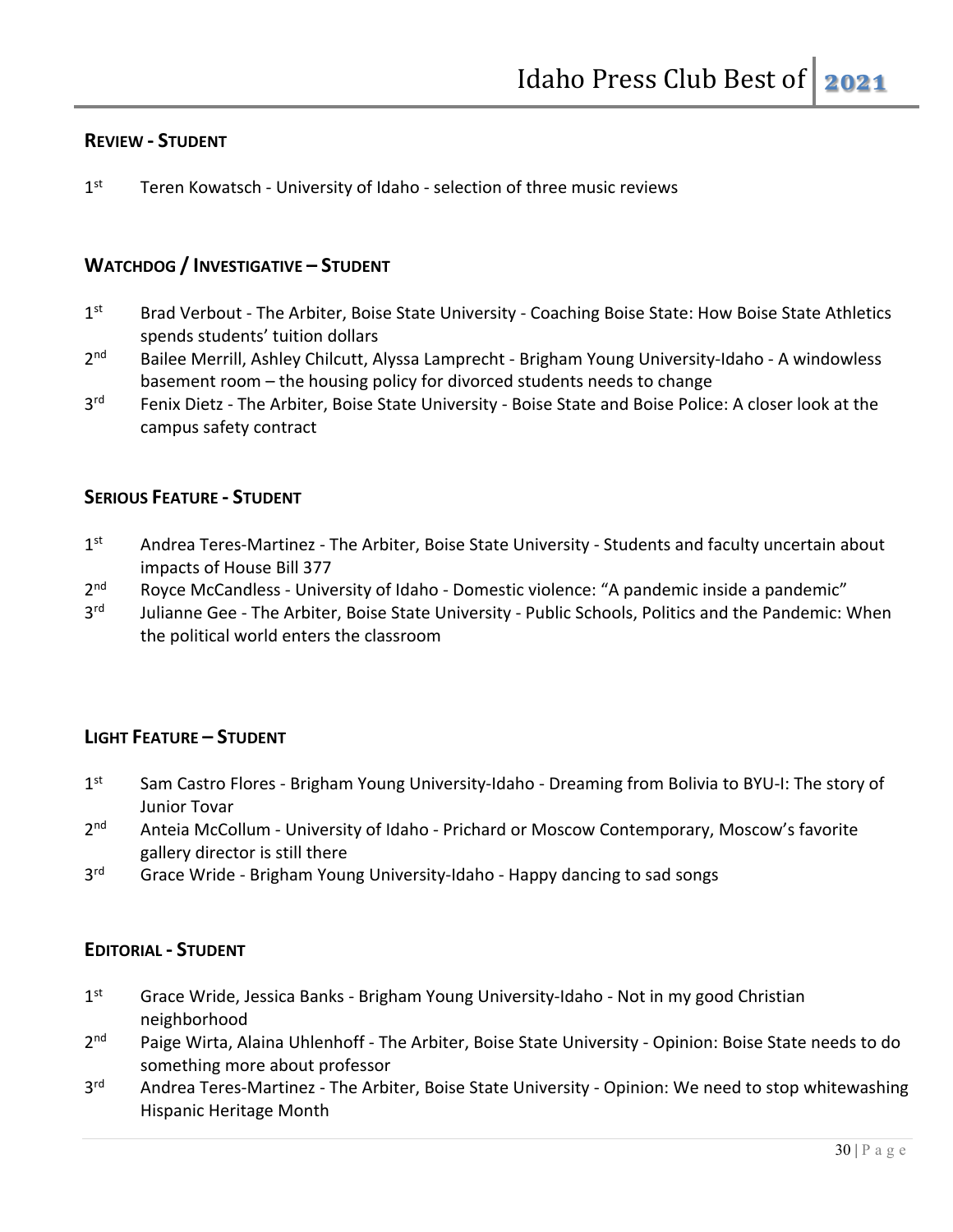## **SPORTS NEWS REPORT – STUDENT**

- $1<sup>st</sup>$  Zack Kellogg The University of Idaho Argonaut "The unfinished season: The ups and downs for Newlee and Idaho women's basketball"
- 2<sup>nd</sup> Cody Roberts University of Idaho University of Idaho water polo holds first home game in over two years
- 3<sup>rd</sup> Adam Bridges The Arbiter, Boise State University Boise State upsets No. 10 BYU in Provo 26-17

#### **PHOTOGRAPHY - STUDENT**

- 1<sup>st</sup> Grace Wride Brigham Young University-Idaho Art Blooms at Monthly Art Stroll
- 2<sup>nd</sup> Corissa Campbell The Arbiter, Boise State University Collection of three photos: Boise State sports
- 3<sup>rd</sup> Angela Palermo University of Idaho Honeybee photos

#### **GRAPHICS – STUDENT**

- 1<sup>st</sup> Alieha Dryden The Arbiter, Boise State University Collection of 2021 Illustrations
- 2<sup>nd</sup> Ellie Perkins Brigham Young University-Idaho The Savior is never out of reach: A deeper look at the woman with an issue of blood
- 3<sup>rd</sup> Ellie Perkins Brigham Young University-Idaho Holy sacrifices: A deeper look at Sariah's trials of faith

#### **TV OR AUDIO– GENERAL NEWS REPORT – STUDENT**

- 1st Scott Greeves, Rachel McGovern KISU- Idaho State University Damning Salmon, Episode 6, with Congressman Mike Simpson
- $2<sup>nd</sup>$  John Webb University of Idaho COVID-19 impact on Wallace, ID
- 3<sup>rd</sup> Dana Parsons North Idaho College Community Protests Board of Trustees after it Fires College President

#### **TV OR RADIO – PUBLIC AFFAIRS PROGRAM - STUDENT**

- 1st Scott Greeves, Rachel McGovern KISU Sustainable Idaho FMC Corp's Hazardous Waste Storage: A Human, Environmental, and Legal Story
- $2<sup>nd</sup>$  Sierra Pesnell, Amanda Johnston University of Idaho Dr. Blaine Eckles Interview
- $3<sup>rd</sup>$  John Webb University of Idaho Record breaking spring on the Palouse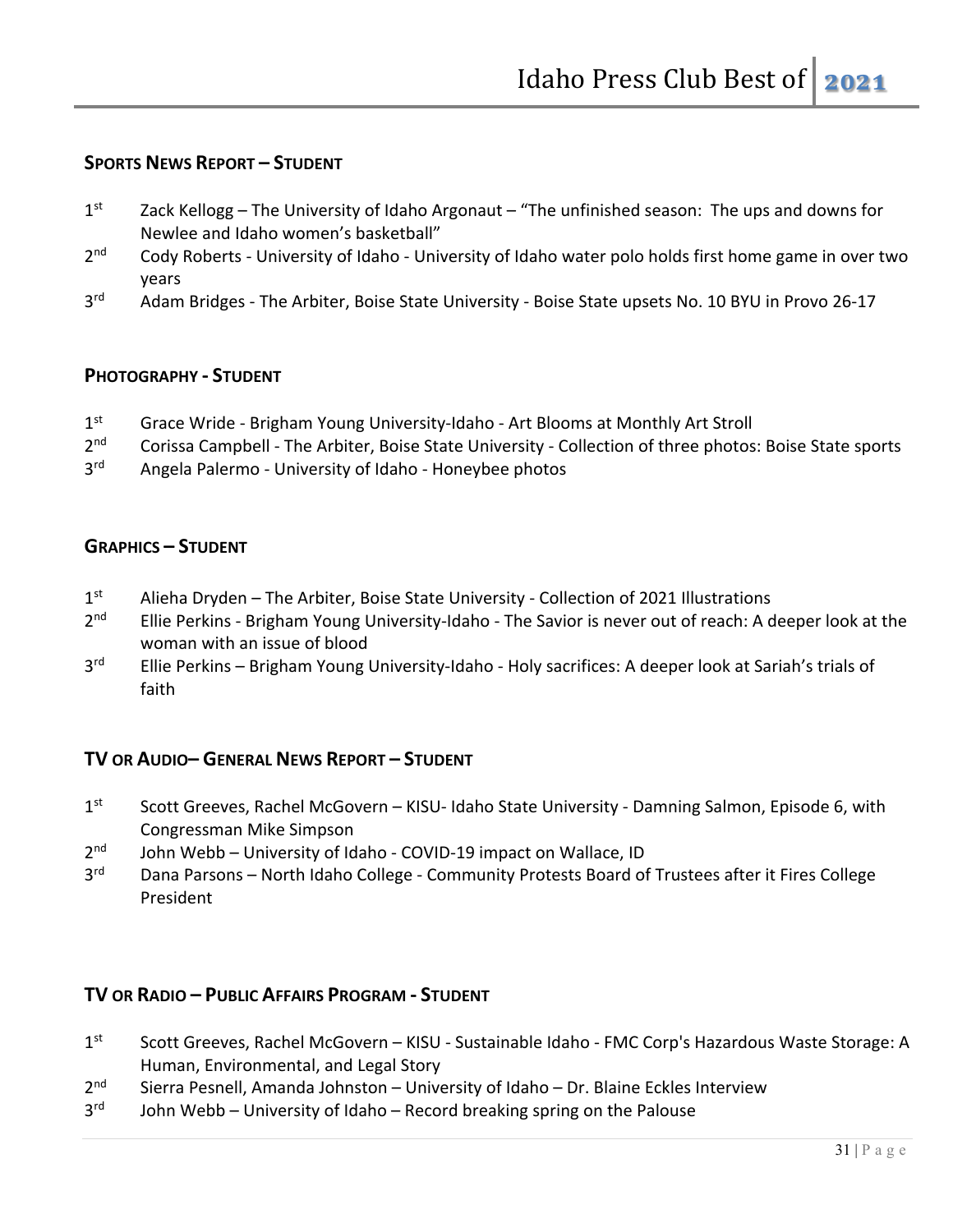# **Online /Web Division**

### **BEST BLOG**

- 1<sup>st</sup> Devin Bodkin Idaho EdNews Back to School with the Bodkins
- 2<sup>nd</sup> Tom Scott KTVB Scott Slant
- 3<sup>rd</sup> Kevin Richert Idaho EDNews Kevin Richert's Blog

#### **BEST ONLINE-ONLY VIDEO - NEWS STORY**

- $1<sup>st</sup>$  Nate Eaton EastIdahoNews.com Inside the FBI bomb squad
- 2<sup>nd</sup> Darin Oswald Idaho Statesman Short Irrigation Season
- 3<sup>rd</sup> Darin Oswald Idaho Statesman Ammon Bundy Protest at Judges Home

#### **BEST ONLINE-ONLY VIDEO – FEATURE STORY**

- 1<sup>st</sup> Sarah Miller Idaho Statesman All-Terrain Wheelchairs for Kids
- 2<sup>nd</sup> Kyle Green Idaho EDNews COVID Keeps Higher Ed Students From Going Home
- 3<sup>rd</sup> Eric Turner, Mary Kienzle, Levi Gunderson Light Bender Media Paul's Cancer Journey

#### **BEST ONLINE-ONLY VIDEO PROGRAM – PUBLIC AFFAIRS**

- 1st Ian Max Stevenson Idaho Statesman COVID-19 omicron: Idaho health experts answer your questions
- $2<sup>nd</sup>$  John Webb North Idaho News 2021 Wallace Mayoral Interviews
- 3<sup>rd</sup> Idaho Matters KBSX, Boise State Public Radio Idaho Matters Connected

#### **BEST ONLINE-ONLY VIDEO PROGRAM – GENERAL**

- 1st Dani Allsop, Jay Tust, Will Hall, Devin Ramey KTVB Friday Night Football
- 2<sup>nd</sup> Darin Oswald Idaho Statesman One Year of COVID-19 on the Front Lines
- 3<sup>rd</sup> Joan Cartan-Hansen, Al Hagenlock, Cassandra Groll, Troy Shreve, Jenessa Carson Idaho Public Television - Science Trek: Animal Adaptation: Crawfish or Crawdad?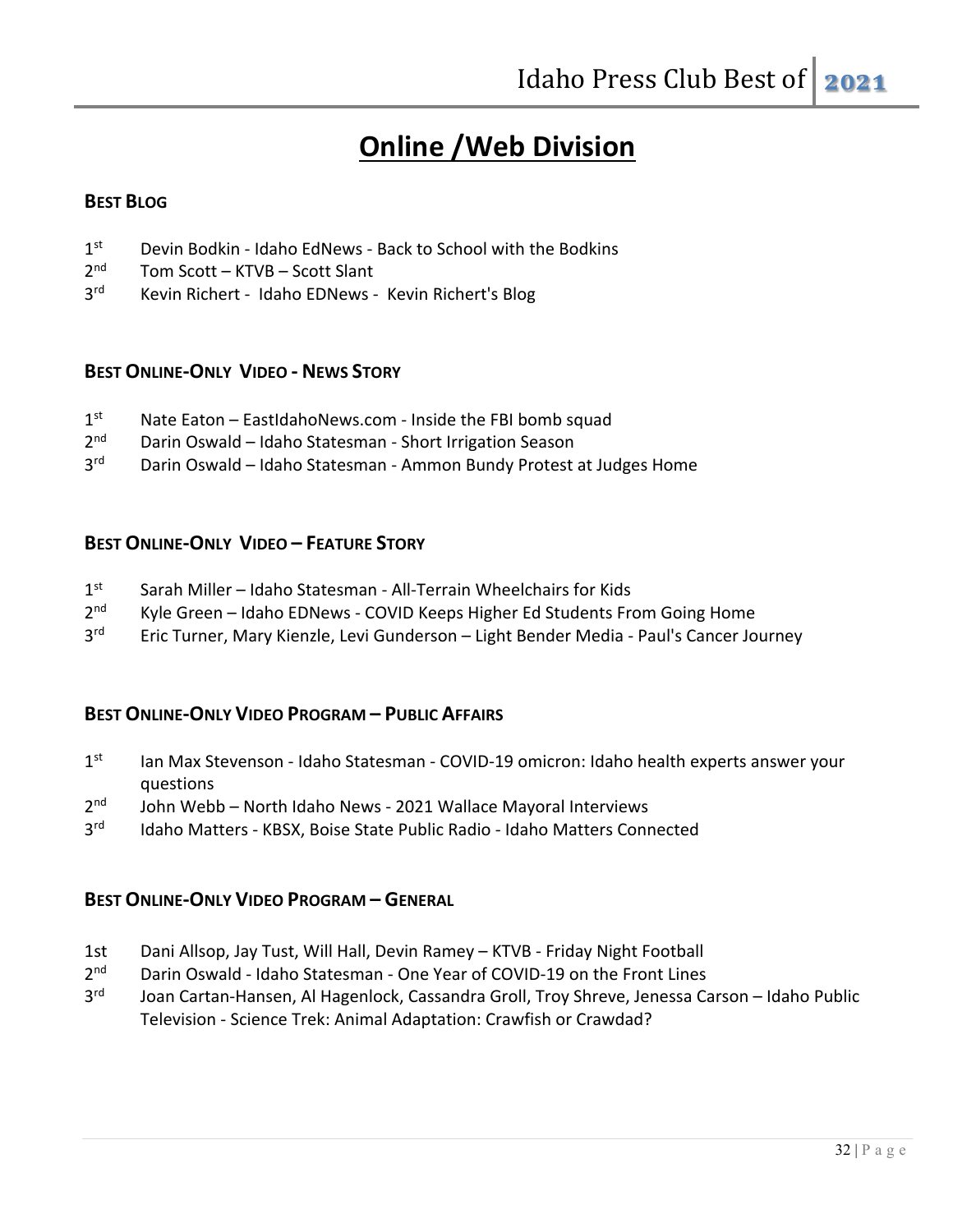#### **BEST WEBSITE GRAPHICS**

- 1<sup>st</sup> Jennifer Swindell Idaho EdNews 2021 Idaho Report Card
- 2<sup>nd</sup> Dan Ryder KTVB Latest Idaho COVID-19 case and vaccine numbers: Interactive graphs and maps tracking the pandemic

### **BEST MULTIMEDIA REPORT**

 $1<sup>st</sup>$  Devin Ramey – KTVB - BSU planned and designed a 40,000 seat stadium in 1990

#### **BEST AUDIENCE ENGAGEMENT**

- 1<sup>st</sup> Nate Eaton, Nate Sunderland, Rett Nelson, Eric Grossarth, Andrea Olson, Kalama Hines -EastIdahoNews.com - We get mean (and weird) comments
- 2nd Dani Allsop, Brian Holmes, Joe Parris KTVB The 208
- 3<sup>rd</sup> Frankie Barnhill, Gemma Gaudette, Samantha Wright KBSX, Boise State Public Radio Idahoans Reflect On How Their Lives Have Changed Since COVID Hit

#### **BEST USE OF SOCIAL MEDIA**

- 1st Bruce Reichert, Lauren Melink, Emily Brunell, Cassandra Groll, Forrest Burger, Bill Manny Idaho Public Television - Outdoor Idaho
- 2<sup>nd</sup> Jennifer Swindell Idaho EDNews Idaho Education News
- 3rd Staff Times-News

#### **WEBSITE – GENERAL EXCELLENCE - DAILY**

- $1<sup>st</sup>$  Staff Times-News Magicvalley.com
- 2nd Staff Idaho Press Idahopress.com
- 3rd Staff Idaho Statesman IdahoStatesman.com

## **WEBSITE – SPECIAL PURPOSE - DAILY**

1<sup>st</sup> Staff – Idaho Press – Blueturfsports.com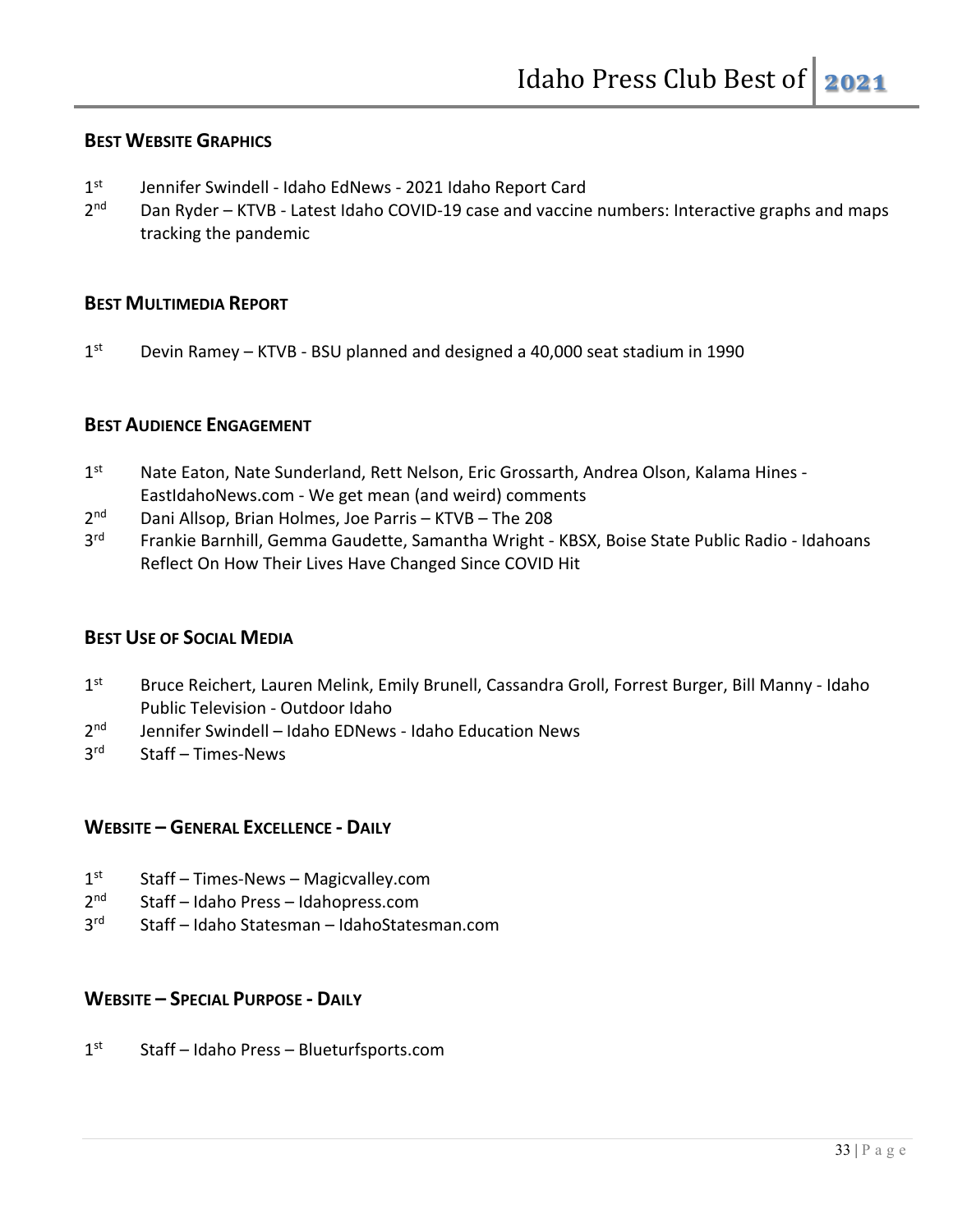#### **WEBSITE – GENERAL EXCELLENCE – WEEKLY**

 $1<sup>ST</sup>$  Staff – Idaho Mountain Express – Mtexpress.com

#### **WEBSITE - GENERAL EXCELLENCE –ONLINE**

- 1<sup>st</sup> Jennifer Swindell Idaho EDNews –IdahoEDNews.org
- 2<sup>nd</sup> Nate Eaton, Nate Sunderland, Rett Nelson, Eric Grossarth, Andrea Olson, Kalama Hines EastIdahoNews.com
- 3rd Staff Idaho Capital Sun IdahoCapitalSun.com

#### **WEBSITE – SPECIAL PURPOSE –ONLINE**

 $1<sup>st</sup>$  Nate Eaton, Nate Sunderland – EastIdahoNews.com – East Idaho Obituaries

#### **WEBSITE – SPECIAL PURPOSE –PR**

1st Rosemary Curtin, Kay Lynn Brown, Amy Schroeder, Samantha Barrientos, Merrill Sharp – RBCI - Idaho 16 Online Public Meeting

#### **WEBSITE – GENERAL EXCELLENCE – TV**

- $1<sup>st</sup>$  CBS2 Team KBOI Idahonews.com
- 2<sup>nd</sup> Stephanie Dickey, Robin Barclay Idaho Public Television Idahoptv.org
- $3<sup>rd</sup>$  Lisa Chavez KTVB KTVB.com

#### **WEBSITE – SPECIAL PURPOSE – TV**

- 1<sup>st</sup> Stephanie Dickey, Robin Barclay, Joan Cartan-Hansen, Janna DeLange, Krystal Goodman Idaho Public Television - Science Trek
- 2<sup>nd</sup> Jeremy Stiles KTVB Voter guide: Local elections on November 2

#### **WEBSITE – GENERAL EXCELLENCE – STUDENT**

 $1<sup>st</sup>$  Staff – The Arbiter, Boise State University – Arbiteronline.com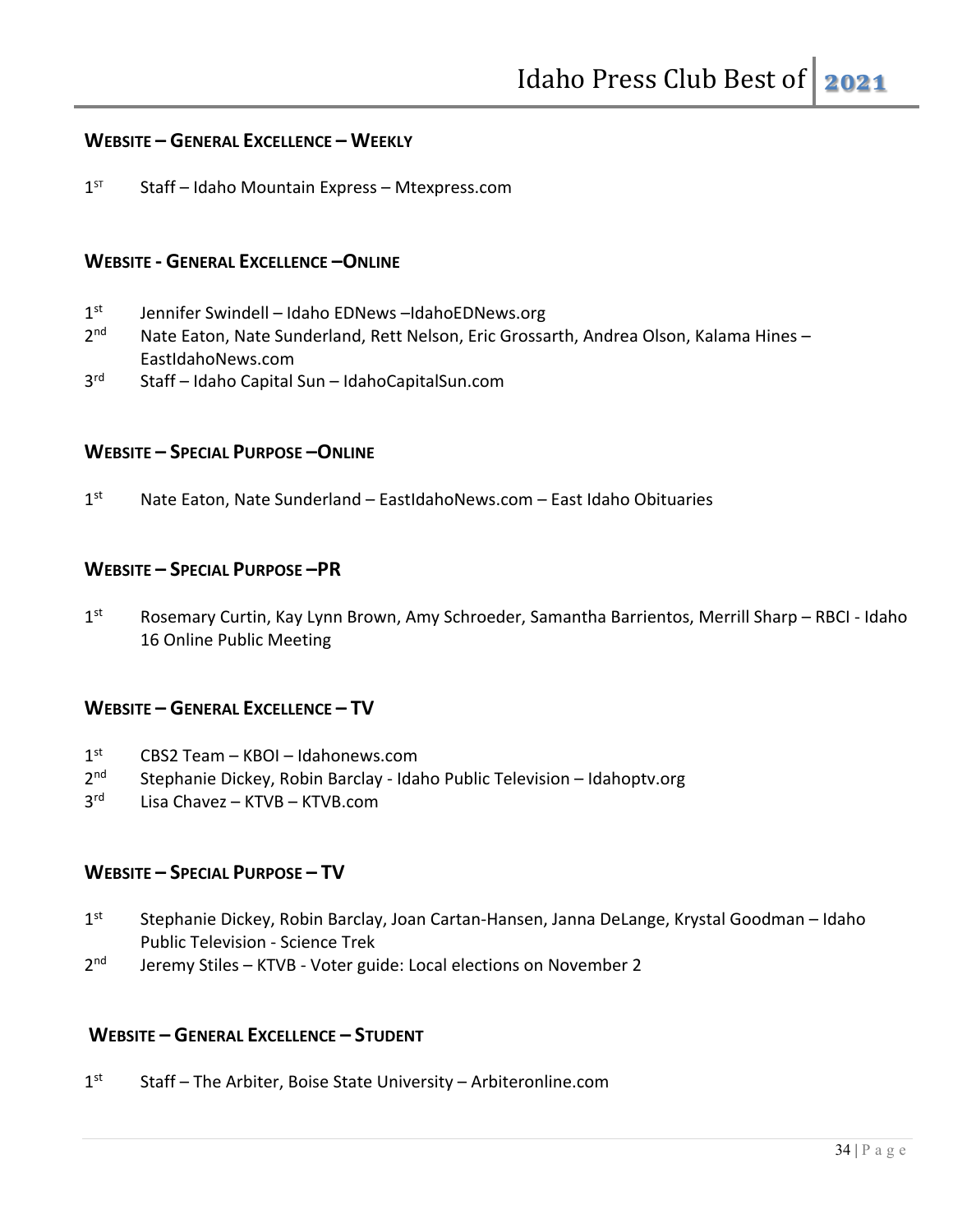# **Photography**

#### **SPOT NEWS PHOTOGRAPHY**

- 1<sup>st</sup> Brian Myrick Idaho Press Scorched Earth
- 2<sup>nd</sup> Chelsea Tuttle The Star-News Leap of Faith
- 3rd Roland Lane Idaho Mountain Express School Board Tension

#### **FEATURE PHOTOGRAPHY - LIGHT**

- 1st Chelsea Tuttle The Star-News Stars, Stripes and Fireworks
- 2<sup>nd</sup> Pat Sutphin Times-News Fountain Fun
- 3rd Chelsea Tuttle The Star-News Eye on the Pies

#### **FEATURE PHOTOGRAPHY – SERIOUS**

- 1st Drew Nash Times-News Can Man
- 2<sup>nd</sup> Darin Oswald Idaho Statesman Student Protester
- 3rd Darin Oswald Idaho Statesman Coroner's Morgue

#### **GENERAL NEWS PHOTOGRAPHY**

- $1<sup>st</sup>$  Roland Lane Idaho Mountain Express Torchlight Celebration
- 2<sup>nd</sup> Sarah Miller Idaho Statesman First Responder 9/11 Fog
- 3<sup>rd</sup> Pat Sutphin Times-News Shop With Cup

#### **SPORTS NEWS PHOTOGRAPHY**

- $1<sup>st</sup>$  Darin Oswald Idaho Statesman Hair Whip Header
- $2<sup>nd</sup>$  Pat Sutphin Times-News Goat Tie
- 3rd Drew Nash Times-News Reflecting Speed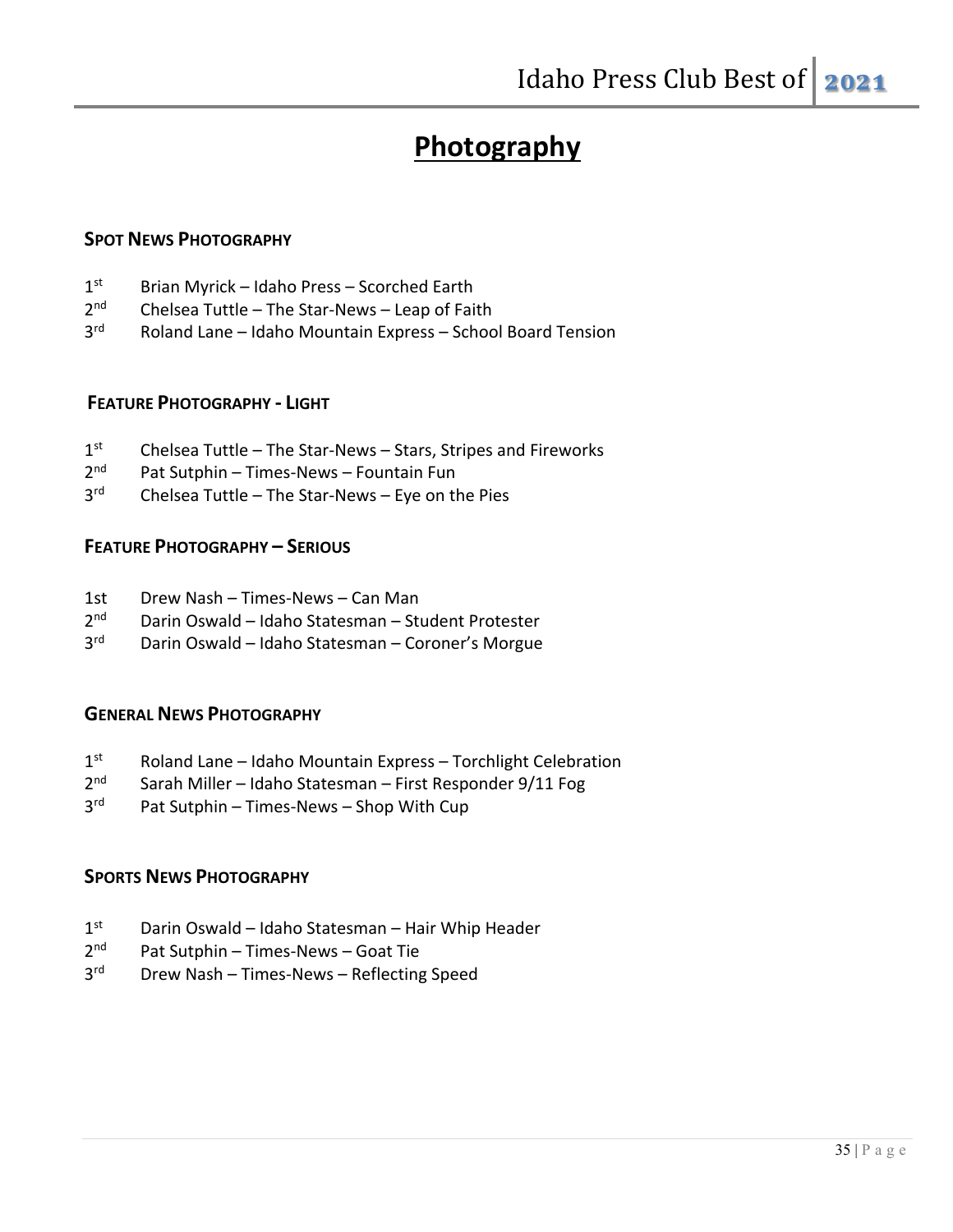## **PHOTO ESSAY**

- $1<sup>st</sup>$  Pat Sutphin Times-News Defending a state title
- 2<sup>nd</sup> Timothy Floyd Timothy Floyd Photography Moral Injury in Crisis Standards of Care
- 3rd Sarah Miller Idaho Statesman Veterans Memorial Statue

## **PHOTO PACKAGE**

- 1<sup>st</sup> Sarah Miller Idaho Statesman Twilight Criterium
- $2<sup>nd</sup>$  Drew Nash Times-News Field Day
- 3<sup>rd</sup> Darin Oswald Idaho Statesman Mall Shooting

## **NEWS PORTRAIT PHOTOGRAPHY**

- $1<sup>st</sup>$  Pat Sutphin Times-News Swimmer Mist
- 2<sup>nd</sup> Darin Oswald Idaho Statesman Black Boise Backlash
- 3<sup>rd</sup> Pat Sutphin Times-News One Woman Team

## **FOOD PHOTOGRAPHY**

- $1<sup>st</sup>$  Drew Nash Times-News Lamb Vindaloo
- 2nd Darin Oswald Idaho Statesman Tacos Barria
- 3rd Catie Clark Idaho Business Review Drive-in Service with a Smile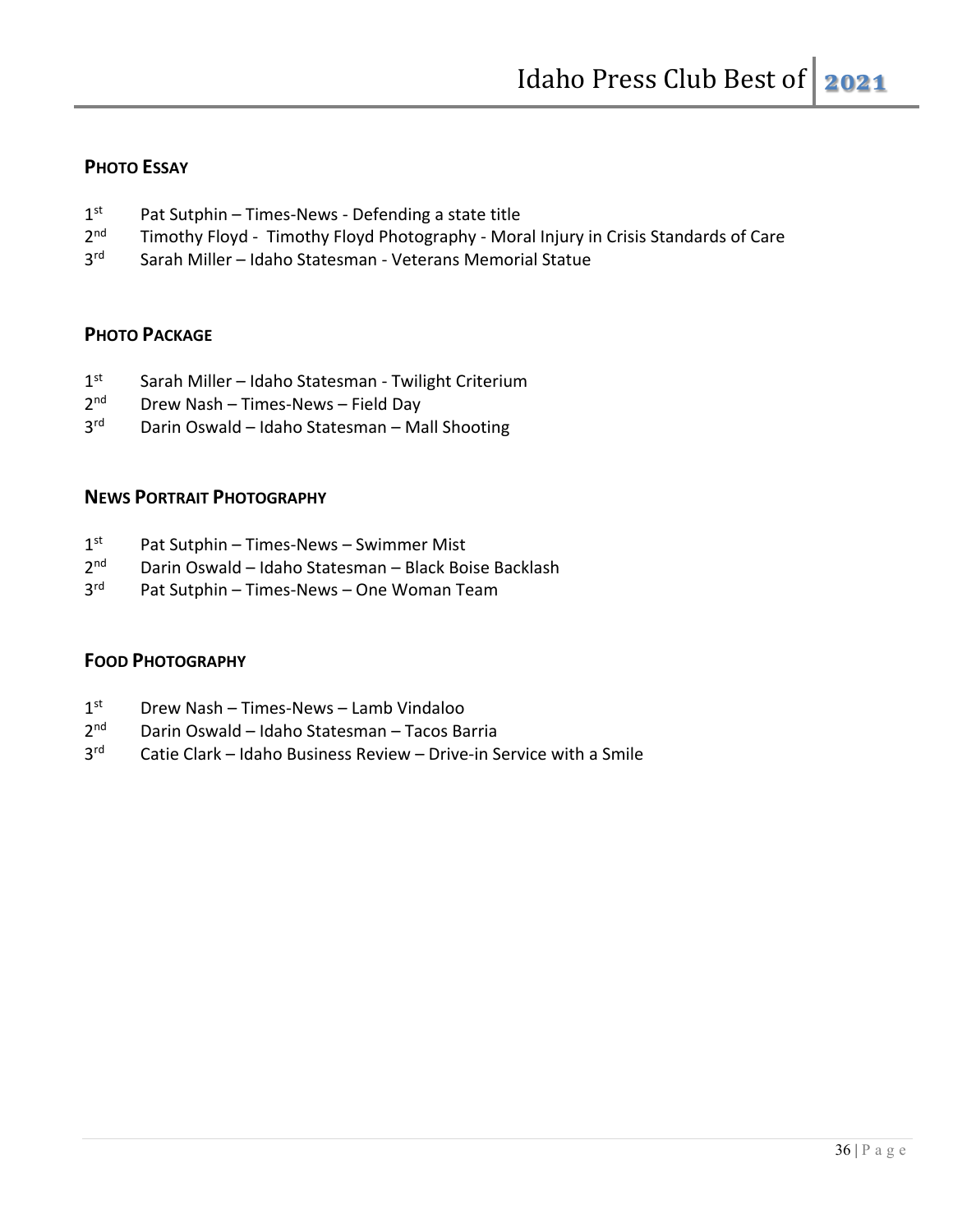## **All Media Categories**

## **FIRST AMENDMENT AWARD**

1<sup>st</sup> Audrey Dutton, Clark Corbin – Idaho Capital Sun – McGeachin Public Records Coverage TIE 2nd Kevin Richert – Idaho EdNews – McGeachin's Inbox Blake Jones – Idaho EdNews – Governor Little Emails

#### **REPORTER OF THE YEAR - BROADCAST**

- 1<sup>st</sup> Joe Parris KTVB
- 2nd Natasha Williams KIVI
- 3rd Kristen McPeek KBOI

#### **REPORTER OF THE YEAR - PUBLICATION**

- 1<sup>st</sup> Audrey Dutton Idaho Capital Sun
- 2<sup>nd</sup> Kevin Richert Idaho EdNews
- 3rd Catie Clark Idaho Business Review

#### **PHOTOGRAPHER OF THE YEAR - BROADCAST**

- $1<sup>st</sup>$  Kevin Eslinger KTVB
- 2<sup>nd</sup> Jay Krajic Idaho Public Television
- 3rd Norman Kahler KIVI

## **PHOTOGRAPHER THE YEAR –PUBLICATION**

- $1<sup>st</sup>$  Pat Sutphin Times-News
- 2nd Drew Nash Times-News
- 3<sup>rd</sup> Sarah Miller Idaho Statesman